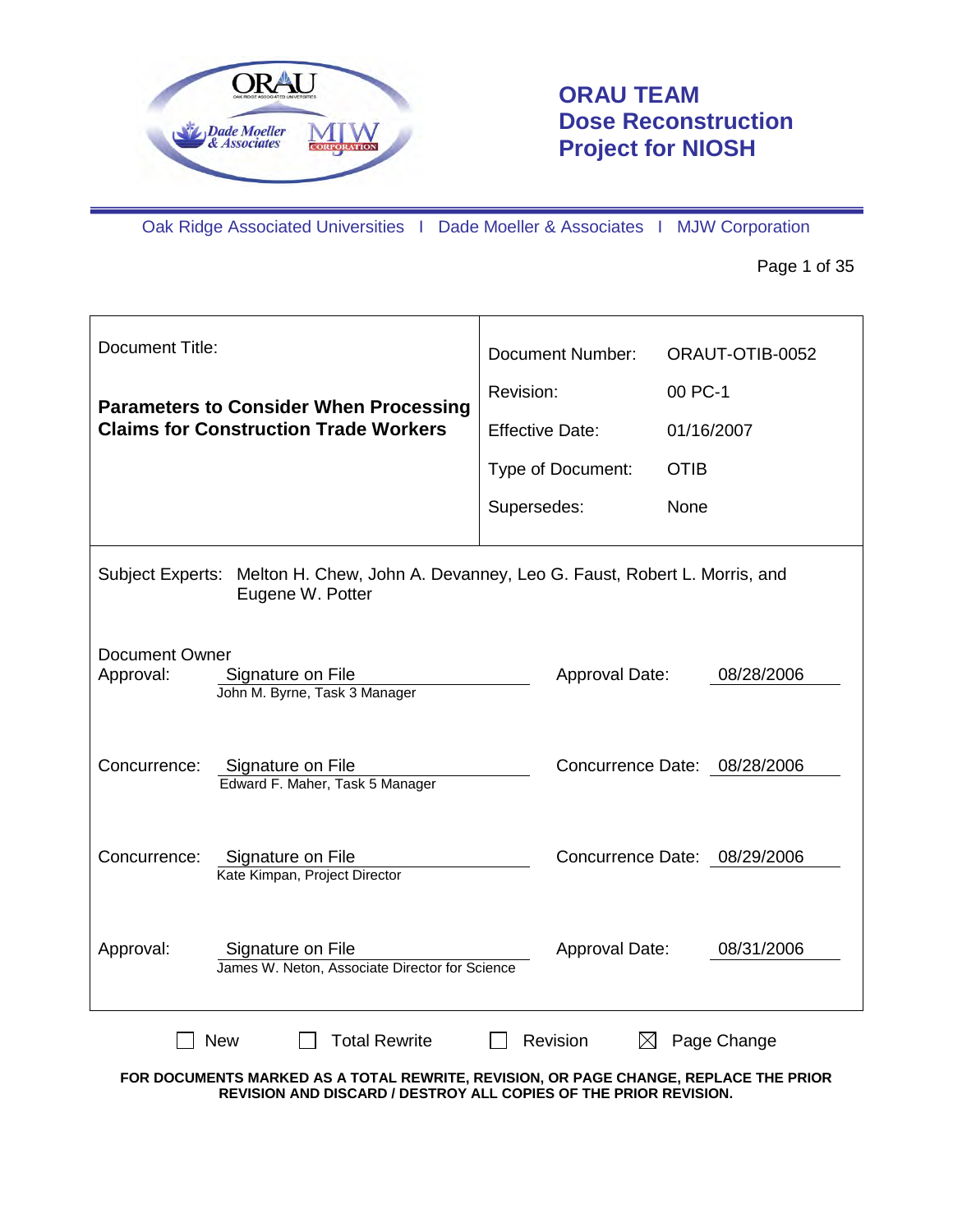| Document No. ORAUT-OTIB-0052   Revision No. 00 PC-1   Effective Date: 01/16/2007   Page 2 of 35 |  |  |  |
|-------------------------------------------------------------------------------------------------|--|--|--|
|-------------------------------------------------------------------------------------------------|--|--|--|

## **PUBLICATION RECORD**

| <b>EFFECTIVE</b> | <b>REVISION</b> |                                                                                                                                                                                                                                                                                                                                                                                                                                                                                                                                                                                                              |            |
|------------------|-----------------|--------------------------------------------------------------------------------------------------------------------------------------------------------------------------------------------------------------------------------------------------------------------------------------------------------------------------------------------------------------------------------------------------------------------------------------------------------------------------------------------------------------------------------------------------------------------------------------------------------------|------------|
| <b>DATE</b>      | <b>NUMBER</b>   | <b>DESCRIPTION</b>                                                                                                                                                                                                                                                                                                                                                                                                                                                                                                                                                                                           |            |
| 08/31/2006       | 00              | First approved issue. New document to describe the parameters to<br>consider when processing claims for CTWs. Incorporates formal<br>internal review comments and comments from the Worker Outreach<br>meetings with the Hanford PACE Local (Steelworkers and Guards)<br>on 05/22/2005 and the Central Washington Building and<br>Construction Trades Council on 01/15/2005. Revised to incorporate<br>additional NIOSH comments. There is an increase in assigned dose<br>and a PER is required. Training required: As determined by the<br>Task Manager. Initiated by Melton H. Chew and John A. Devanney. |            |
| 01/16/2007       | 00 PC-1         | Sections 8.2, 8.3, and 8.4 on pages 32 and 33 revised in order to<br>provide consistent guidance for dose reconstruction. No sections<br>were deleted. Incorporates internal formal review comments. No<br>changes were needed as a result of NIOSH formal review. This<br>revision does not result in an increase of dose and no PER is<br>required. Training required: As determined by the Task Manager.<br>Initiated by John M. Byrne. Approval:                                                                                                                                                         |            |
|                  |                 | Signature on File<br>John M. Byrne, Document Owner                                                                                                                                                                                                                                                                                                                                                                                                                                                                                                                                                           | 12/19/2006 |
|                  |                 | Signature on File<br>Edward F. Maher, Task 5 Manager                                                                                                                                                                                                                                                                                                                                                                                                                                                                                                                                                         | 12/18/2006 |
|                  |                 | Signature on File<br>Kate Kimpan, Project Director                                                                                                                                                                                                                                                                                                                                                                                                                                                                                                                                                           | 01/11/2007 |
|                  |                 | <b>Brant A. Ulsh Signature on File for</b><br>James W. Neton, Associate Director for Science                                                                                                                                                                                                                                                                                                                                                                                                                                                                                                                 | 01/16/2007 |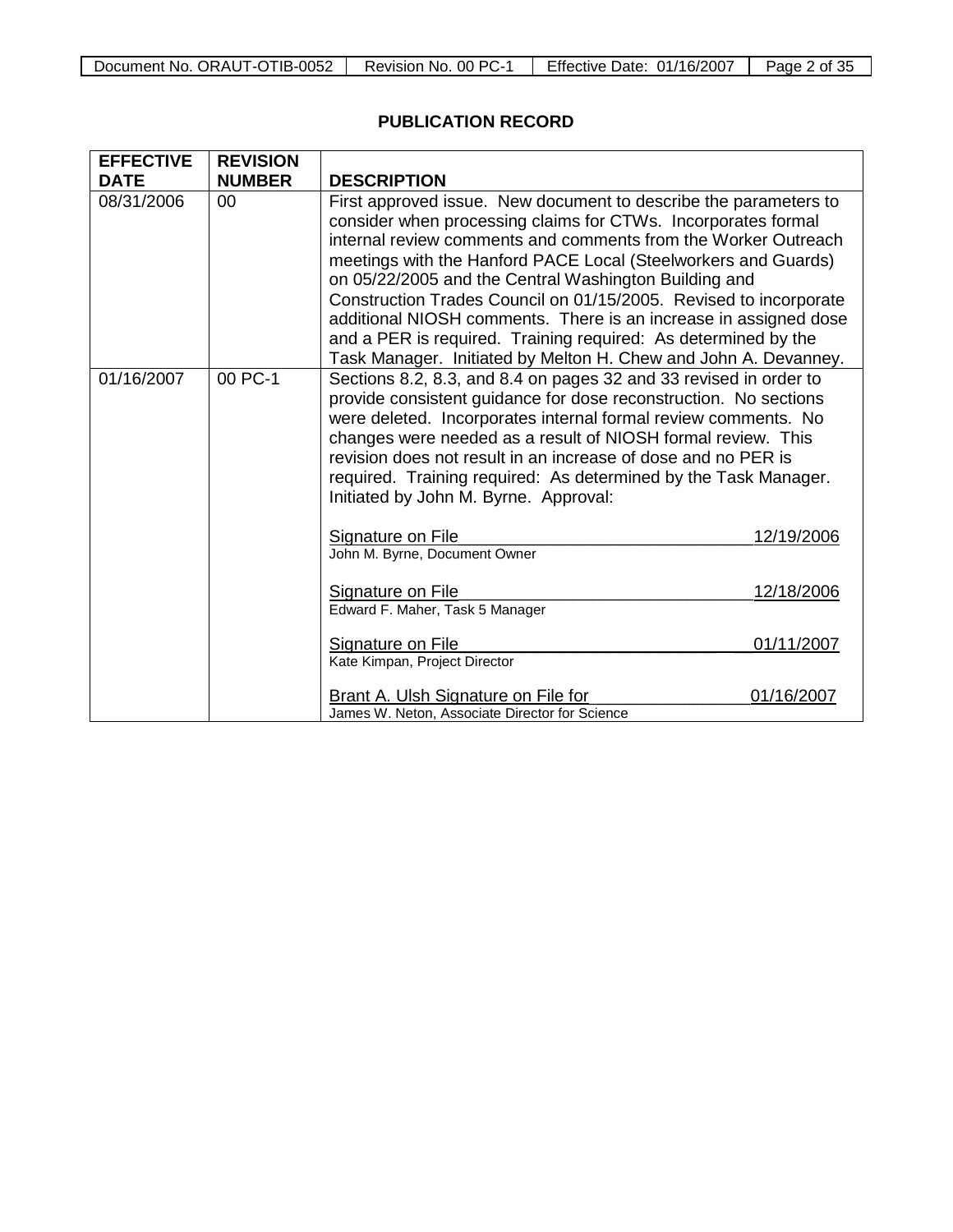### **TABLE OF CONTENTS**

| <b>SECTION</b> | <b>TITLE</b>                                                                  | <b>PAGE</b> |
|----------------|-------------------------------------------------------------------------------|-------------|
|                |                                                                               |             |
| 1.0            |                                                                               |             |
| 2.0            |                                                                               |             |
| 3.0            |                                                                               |             |
| 4.0            |                                                                               |             |
| 4.1            |                                                                               |             |
| 4.2            |                                                                               |             |
| 4.3            |                                                                               |             |
| 4.4            |                                                                               |             |
|                |                                                                               |             |
| 5.1            |                                                                               |             |
| 5.2            |                                                                               |             |
| 5.3            |                                                                               |             |
| 5.4            |                                                                               |             |
| 5.5            |                                                                               |             |
| 5.6            |                                                                               |             |
| 5.7            |                                                                               |             |
| 5.8            |                                                                               |             |
| 5.9            |                                                                               |             |
| 5.10           |                                                                               |             |
| 5.11           |                                                                               |             |
| 5.12           |                                                                               |             |
| 5.13           |                                                                               |             |
| 5.14           |                                                                               |             |
|                |                                                                               |             |
| 6.1            |                                                                               |             |
| 6.2            |                                                                               |             |
|                |                                                                               |             |
| 7.1            |                                                                               |             |
|                |                                                                               |             |
| 8.1            |                                                                               |             |
| 8.2            | Guidance on the Determination of Penetrating Dose for Unmonitored CTWs  32    |             |
| 8.3            | Guidance on the Determination of Non-Penetrating Dose for Unmonitored CTWs 32 |             |
| 8.4            |                                                                               |             |
| 8.5            |                                                                               |             |
|                |                                                                               |             |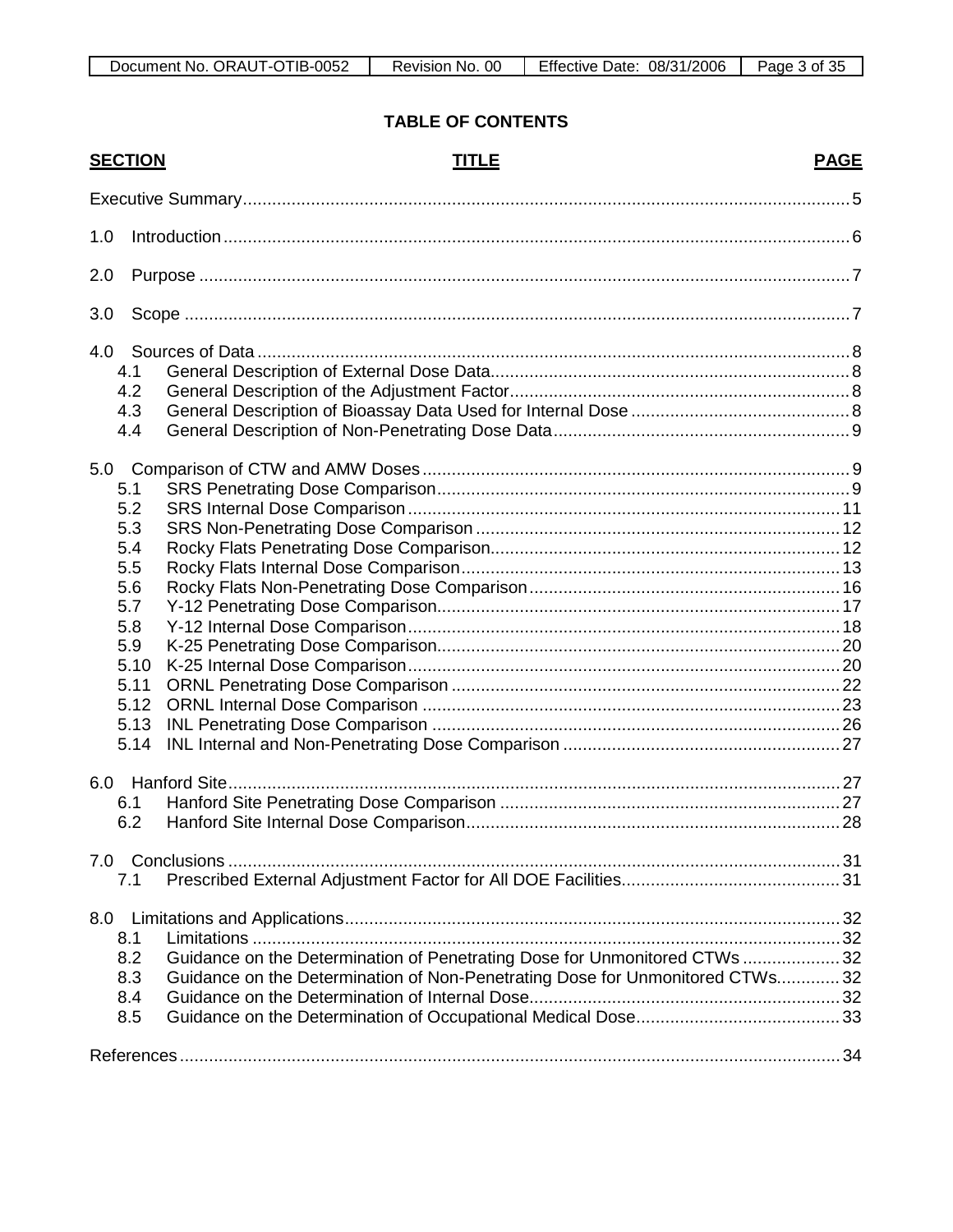### **LIST OF TABLES**

### **TABLE TITLE**

| 6-1 Observed ratios and average penetrating dose for CTWs and AMWs at Hanford  30 |  |
|-----------------------------------------------------------------------------------|--|

#### **LIST OF FIGURES**

## **FIGURE TITLE**

#### **PAGE**

**PAGE**

| $5 - 1$  | 95th-percentile annual penetrating dose for CTWs and AMWs for the DOE complex 9  |  |
|----------|----------------------------------------------------------------------------------|--|
| $5-2$    |                                                                                  |  |
| $5 - 3$  | Results of bioassay samples above the reporting level for randomly selected CTWs |  |
|          |                                                                                  |  |
| $5 - 4$  |                                                                                  |  |
| $5-5$    |                                                                                  |  |
| $5-6$    |                                                                                  |  |
| $5 - 7$  |                                                                                  |  |
| $5-8$    |                                                                                  |  |
| $5-9$    |                                                                                  |  |
| $5 - 10$ |                                                                                  |  |
| $5 - 11$ |                                                                                  |  |
| $5 - 12$ |                                                                                  |  |
| $5 - 13$ |                                                                                  |  |
| $5 - 14$ |                                                                                  |  |
| $5 - 15$ |                                                                                  |  |
| $5 - 16$ |                                                                                  |  |
| $5 - 17$ |                                                                                  |  |
| $5 - 18$ |                                                                                  |  |
| $5 - 19$ |                                                                                  |  |
| $5 - 20$ |                                                                                  |  |
| $6 - 1$  |                                                                                  |  |
| $6 - 2$  |                                                                                  |  |
| $6 - 3$  |                                                                                  |  |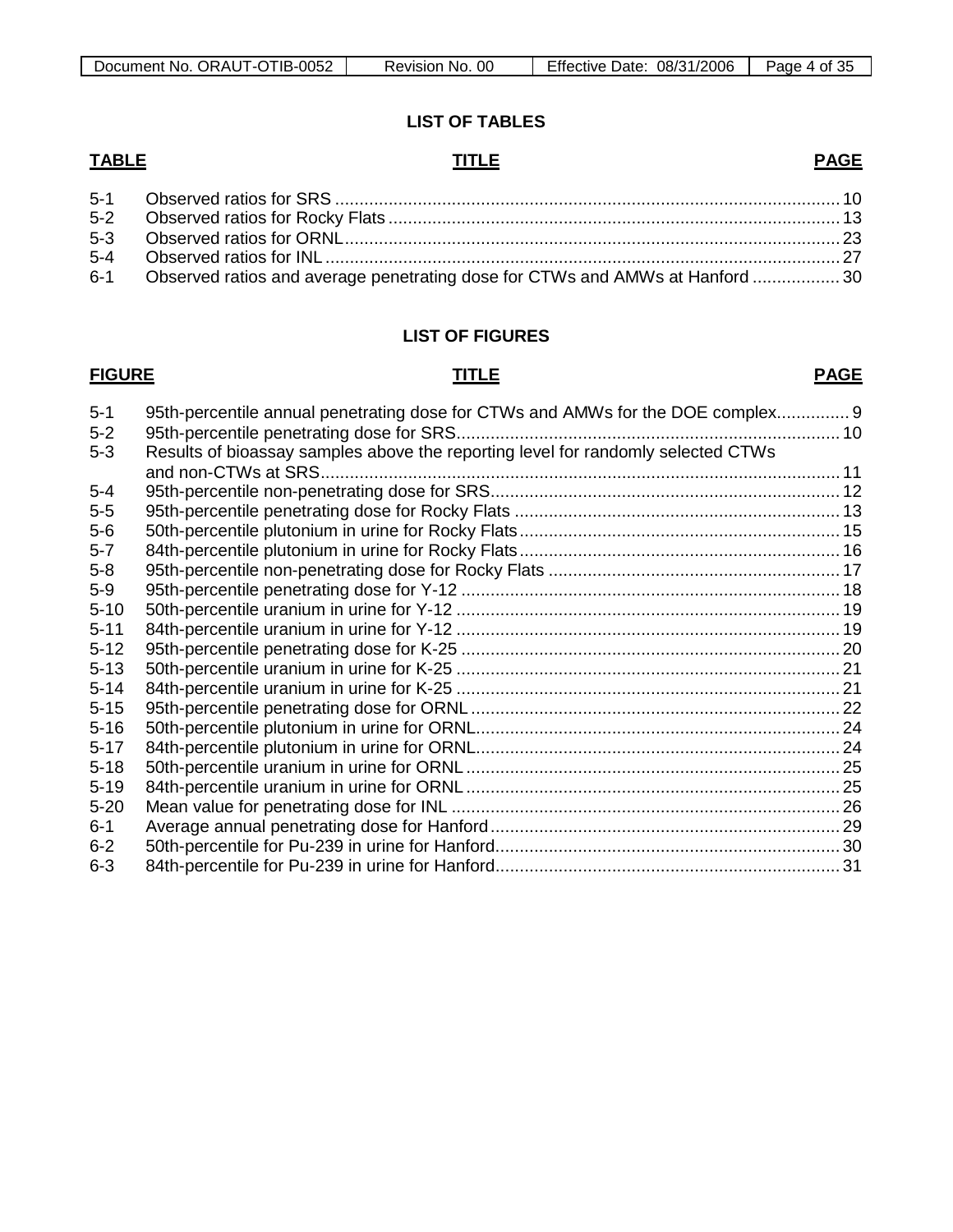| Document No. ORAUT-OTIB-0052 | Revision No. 00 | Effective Date: 08/31/2006 | Page 5 of 35 |
|------------------------------|-----------------|----------------------------|--------------|
|                              |                 |                            |              |

#### **EXECUTIVE SUMMARY**

<span id="page-4-0"></span>This document provides guidance for performing dose reconstructions for unmonitored construction trade workers (CTWs).

An investigation of the Department of Energy (DOE) complex was conducted to determine the ratio of the external and internal annual doses received by CTWs to those received by all other monitored workers (AMWs). In general, it was found that for the DOE complex the internal and external annual doses received by the CTWs were usually bounded by those received by the AMWs. Examination of the individual DOE sites indicated that in some instances, at some sites, the external annual doses received by the CTWs exceeded those of AMWs. In these instances, the observed ratios of CTWs to AMWs external doses were further examined. This resulted in the development of a favorable to claimant adjustment factor of 1.4, which will be applied by dose reconstructors to all unmonitored CTWs throughout the DOE complex. Guidance is provided for dose reconstructors on the use of this adjustment factor.

Examination of the individual DOE sites for internal dose indicated that only the Hanford site required adjustment. For the Hanford site, the intake rates in the Hanford coworker study should be multiplied by a factor of 2. Guidance is provided for dose reconstructors on the determination of internal dose.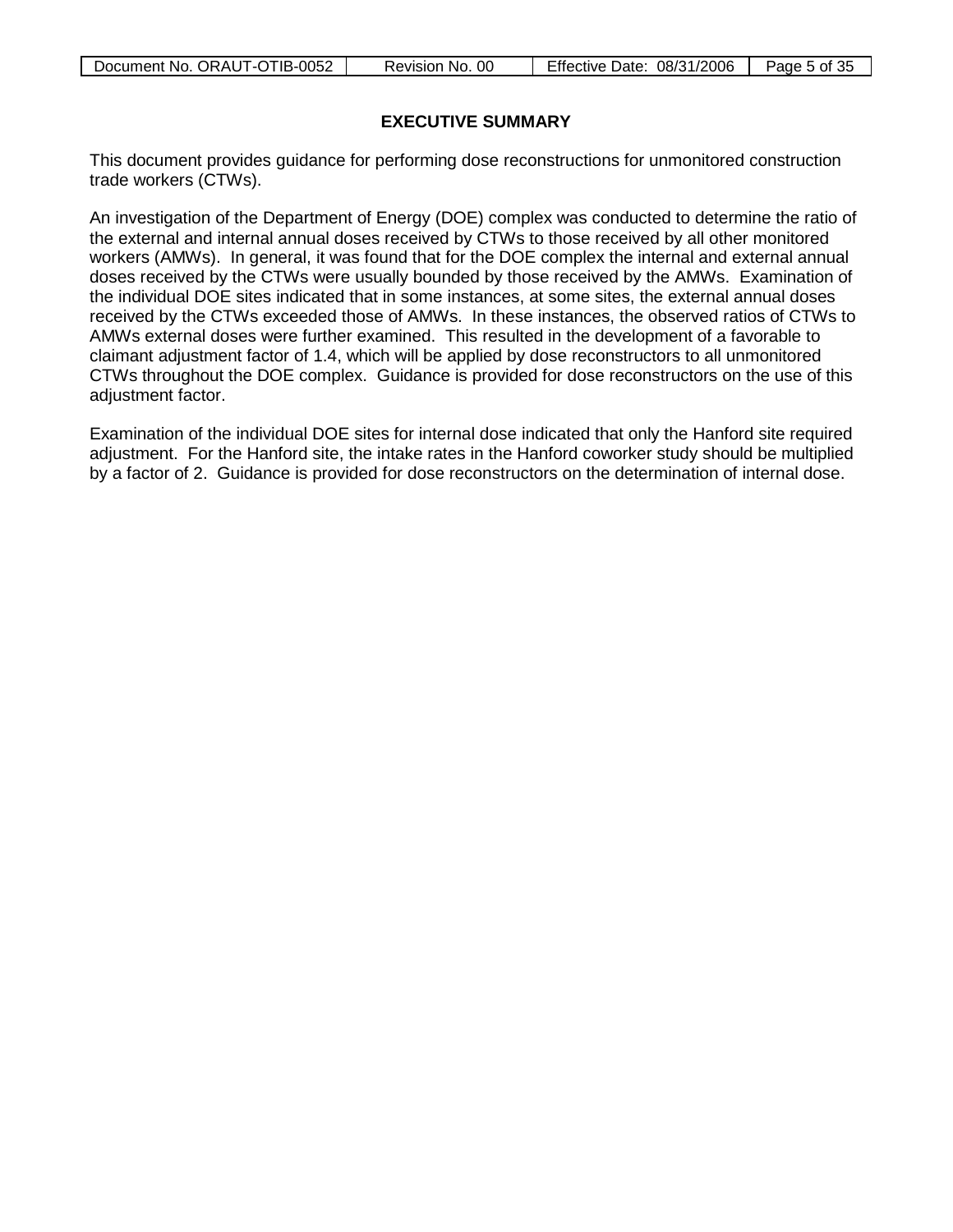| Document No. ORAUT-OTIB-0052 | Revision No. 00 | Effective Date: 08/31/2006 | Page 6 of 35 |
|------------------------------|-----------------|----------------------------|--------------|
|                              |                 |                            |              |

#### <span id="page-5-0"></span>**1.0 INTRODUCTION**

Technical Information Bulletins (TIBs) are not official determinations made by the National Institute for Occupational Safety and Health (NIOSH) but are rather general working documents that provide historic background information and guidance to assist in the preparation of dose reconstructions at particular sites or categories of sites. They will be revised in the event additional relevant information is obtained about the affected site(s). TIBs may be used to assist NIOSH staff in the completion of individual dose reconstructions.

In this document, the word "facility" is used as a general term for an area, building, or group of buildings that served a specific purpose at a site. It does not necessarily connote an "atomic weapons employer facility" or a "Department of Energy (DOE) facility" as defined in the Energy Employees Occupational Illness Compensation Program Act of 2000 [42 U.S.C. Sections 7385l(5) and (12)].

This document presents information that compares doses received by monitored CTWs to doses received by all other monitored workers. For the purposes of this document CTWs include, but are not limited to, laborers, mechanics, masons, carpenters, electricians, painters, pipe-fitters, insulators, boilermakers, sheet-metal workers, operating engineers, and iron workers.

For the initial comparison on CTW and AMW doses, five DOE sites were selected to represent the DOE complex as a whole. These sites (Rocky Flats, Savannah River, Y-12, K-25, and Oak Ridge National Laboratory [ORNL]) represent the full spectrum of work (plutonium and uranium processing, reactor operations, weapons production, and research laboratory operations) that is associated with DOE facilities. Using external dosimetry data from these sites, an investigation and comparison was made to determine the relationship between the annual external doses received by CTWs and those received by AMWs at the 95th percentile. The annual external doses for CTWs are represented by over 200,000 histories, while those for AMWs are represented by over 1,000,000 histories. The investigation showed that for the years 1943 to 2005 the annual external doses to the CTWs were typically bounded by the doses to AMWs. In a more detailed comparison, seven individual DOE sites were examined to determine if, at any time, the external dose to the CTWs exceeded that to AMWs. There were instances where external doses to CTWs exceeded that of AMWs. This document presents the data that supports the use of an adjustment factor to account for instances where CTWs received higher doses.

As part of the more detailed comparison mentioned above, six of the DOE sites were analyzed to determine if, at any time, the bioassay results for CTWs exceeded those of AMWs. It was concluded that no adjustment factors were needed for internal dose except Hanford (see Section 8.4).

For new facility construction, most CTWs were unmonitored because no radioactive material would be installed until after the facility was commissioned. However, modifications or major maintenance of existing facilities could have involved exposure to radioactive materials and would require monitoring of some CTWs.

Radiation safety regulations (e.g., AEC Manual-0523 and AEC Manual-0524) dating back to the 1950s required all personnel working in a radiation area to wear a gamma-measuring film-badge. At some sites, such as the Nevada Test Site (NTS), all personnel entering the site were required to wear a gamma-measuring film-badge in conjunction with their security badge (NTSO-0525). Consequently, all persons, including CTWs, working in a radiation area were routinely monitored for exposure to external radiation. In most instances, CTWs were not routinely included in the bioassay program of the site. However, CTWs were included in the bioassay program when they were suspected of having experienced a radioactive material intake.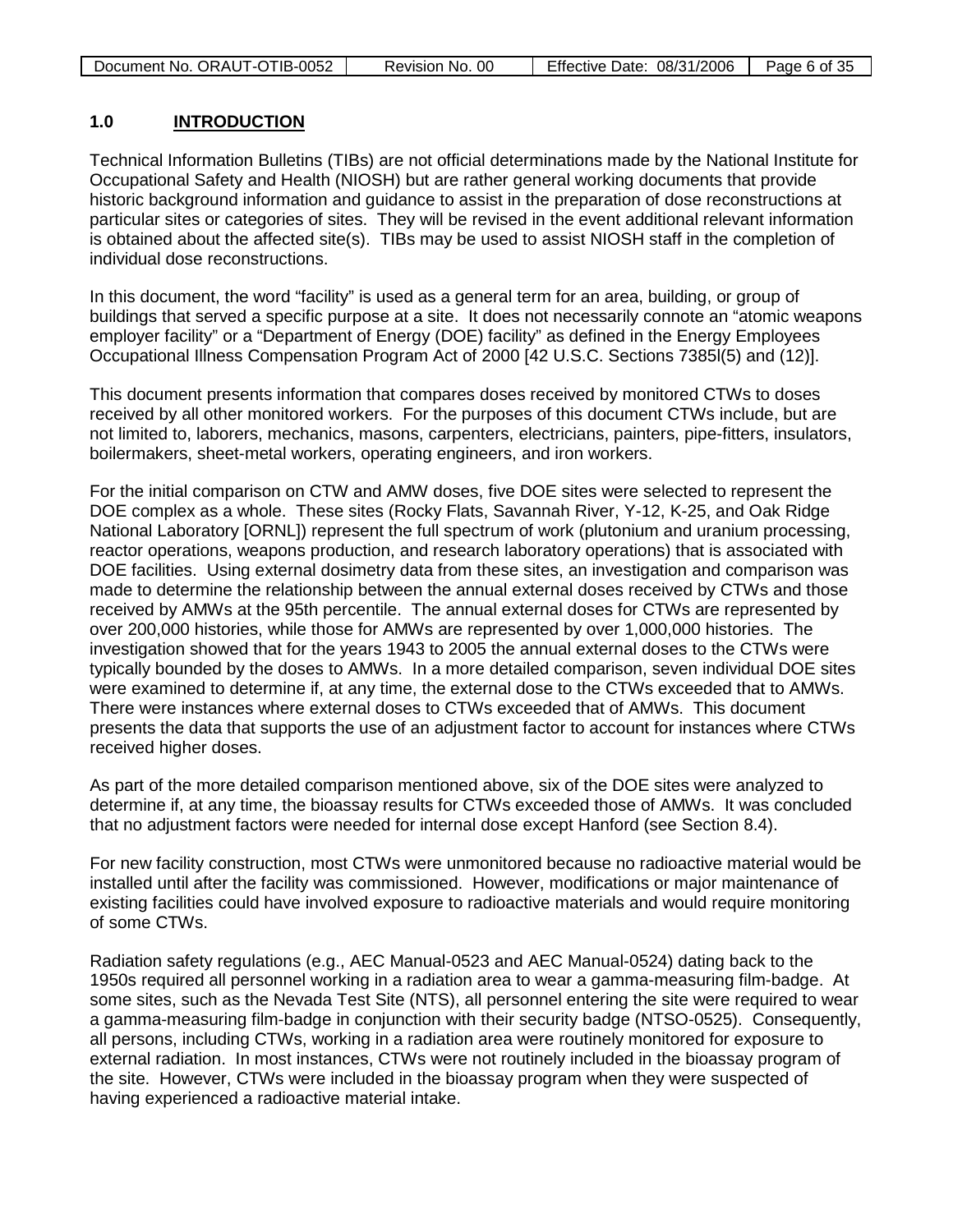| Document No. ORAUT-OTIB-0052 | Revision No. 00 | Effective Date: 08/31/2006 | Page 7 of 35 |
|------------------------------|-----------------|----------------------------|--------------|
|                              |                 |                            |              |

While safety regulations and facility-specific radiation protection practices required monitoring of radiation workers, it is recognized that under some circumstances some of the CTWs at a facility may not have been fully covered or monitored by the radiation protection programs at a site, regardless of whether they were employed by the M&O contractor or a construction subcontractor. The reasons for partial or altered monitoring of CTWs varied from facility to facility within a site, but it was not uncommon to have minimal or alternative monitoring in place during the construction of new facilities that were separate from existing facilities. Furthermore, there are instances in which a CTWs dose records may be incomplete or unavailable. In cases such as these, the ability to perform a dose reconstruction for this CTW is limited by a lack of claimant-specific information and data, so the claimant is categorized as an unmonitored construction worker. During the development of this ORAU Team TIB (OTIB), there was a consistent effort to identify CTWs who were monitored regardless of whether they were employed by the M&O contractor or a subcontractor. This document provides the basis and guidance for performing dose reconstructions for unmonitored CTWs.

Although there are limitations and conditions on the data sets used within this OTIB, it is possible to separate and compare the external and internal doses received by CTWs and AMWs at a site. These comparisons are provided graphically in this OTIB. From these comparisons, which are presented for sites that had differing missions, operations, facilities, and radioactive source terms, the relationship between doses received by CTWs and AMWs becomes evident. Specifically, the comparisons demonstrate that, with some important exceptions and conditions, the dose received by the monitored CTWs was typically bounded by the dose received by AMWs on the same site. In order to account for instances where unmonitored CTWs may have received higher doses than other monitored workers, the need for an adjustment factor was identified. The adjustment factor provides a dose reconstruction method that is favorable to claimants that have been categorized as unmonitored CTWs.

#### <span id="page-6-0"></span>**2.0 PURPOSE**

This document provides guidance for performing dose reconstructions for unmonitored CTWs. For the purpose of this document, unmonitored CTWs are defined as workers who worked onsite at any time in the site's history and may have been employed by the M&O contractor at any DOE site. These unmonitored CTWs include, but are not limited to, laborers, mechanics, masons, carpenters, electricians, painters, pipe-fitters, insulators, boilermakers, sheet-metal workers, operating engineers, and iron workers. It should be noted that, in some instances, the prime contractor is not necessarily the M&O contractor. For example, in the late 1980s at Hanford, the M&O contractor in the 100 Area was Westinghouse while the prime contractor was Kaiser.

#### <span id="page-6-1"></span>**3.0 SCOPE**

The guidance developed in this OTIB is limited to dose reconstruction for unmonitored CTWs who:

- 1. Were employed by subcontractors or worked directly for the M&O contractor at any DOE site. These workers may have been brought onsite by subcontractors to do construction work, but may not have been covered under the site's radiological protection program.
- 2. Worked at any time in the site's history.
- 3. Do not have a complete exposure history such that for external exposure, they had no external monitoring at all or there were gaps of at least a year in their external monitoring or for internal exposure, they had no internal monitoring at all or the monitoring they had was inadequate to bound their potential exposure.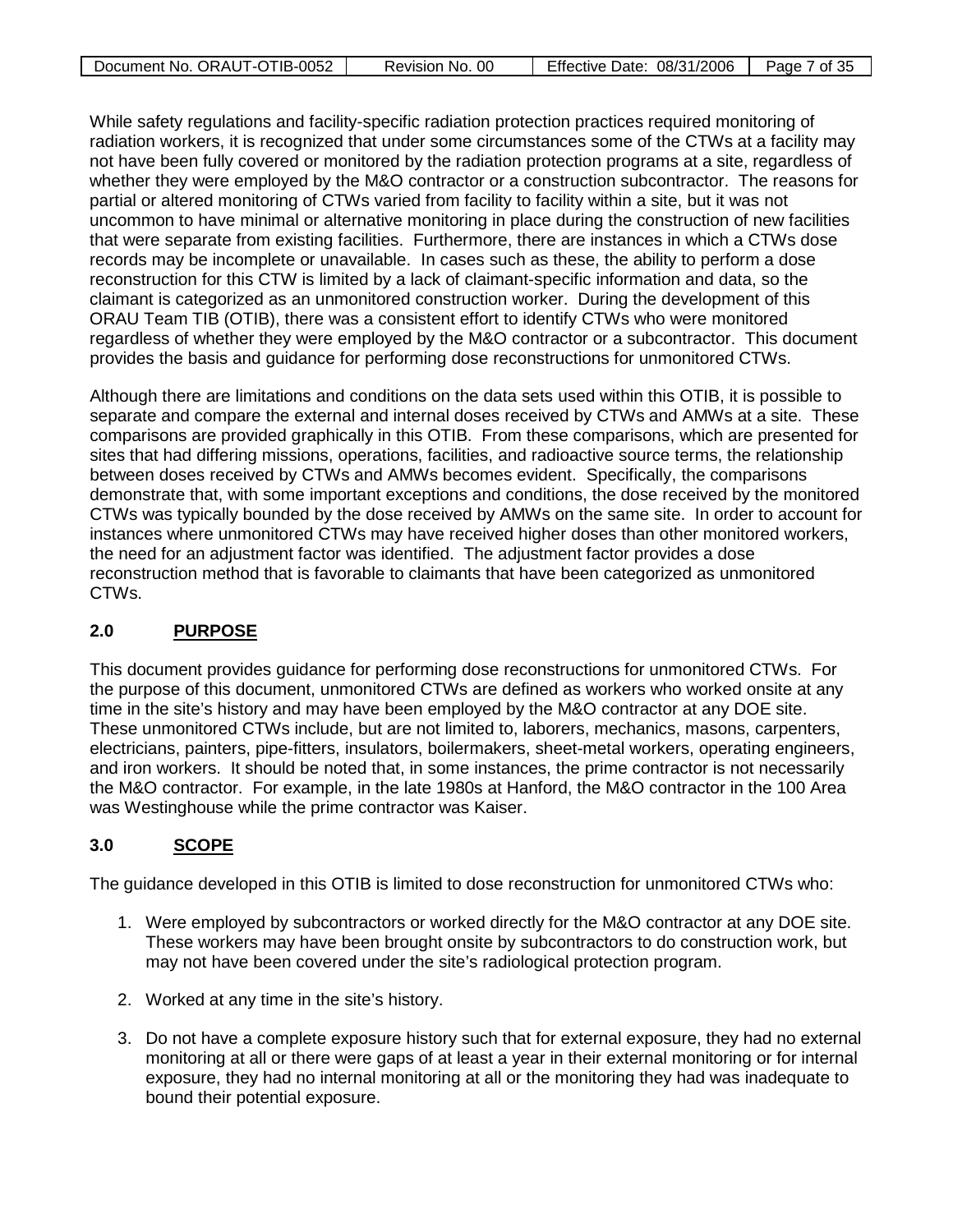| Document No. ORAUT-OTIB-0052 | Revision No. 00 | Effective Date: 08/31/2006 | Page 8 of 35 |
|------------------------------|-----------------|----------------------------|--------------|
|                              |                 |                            |              |

#### <span id="page-7-0"></span>**4.0 SOURCES OF DATA**

Many sources of data were used to develop this document. These included databases, such as the Comprehensive Epidemiologic Data Resource (CEDR), the Center for Epidemiologic Research (CER), the Radiation Exposure Monitoring System (REMS), and the Savannah River Site Health Protection Annual Radiation Exposure History (HPAREH), as well as annual reports based on AEC Form 190. The quality, usability, and accessibility of the data varied, making a standardized comparison among sites difficult. For example, some data are available in a modern database as official records while others are available only as summaries in centralized compilations. Some data have rigorously characterized parametric descriptions, while others are described only by a mean value. Sometimes the AMW group includes the CTWs and in others it does not. During the review and query of the databases, there was a consistent effort to identify all CTWs regardless of whether they were employed by the M&O contractor or a subcontractor.

Since the source and degree of data specificity varied among the sites, a brief description of the source and treatment of data associated with each DOE site is provided.

#### <span id="page-7-1"></span>**4.1 GENERAL DESCRIPTION OF EXTERNAL DOSE DATA**

External dose data represents the most widely available dosimetry data for radiation workers. Very large and well-defined external dosimetry databases exist for most DOE facilities. A number of the databases cover or contain data from the entire history of a site.

Data for penetrating dose are contained in various databases some of which have more detail than others. Data for AMWs and CTWs are reported for the following sites: Savannah River Site (SRS), Y-12, ORNL, K-25, Hanford, Idaho National Laboratory (INL), and Rocky Flats. However, only the arithmetic mean of the annual external dose is available for INL and Hanford.

#### <span id="page-7-2"></span>**4.2 GENERAL DESCRIPTION OF THE ADJUSTMENT FACTOR**

The need for an adjustment factor is considered when the annual external penetrating dose for CTWs exceeds that for AMWs. If the observed ratio of the annual external penetrating dose for CTWs to that of AMWs is less than 1.2, the observed ratios were not included in the site-specific tables. The value of 1.2 is a value based on the characteristics of the dosimeter systems and their ability to measure dose (NRC 1989).

The adjustment factor addresses instances in which the annual external penetrating dose for CTWs exceeded that for AMWs. Because data from all sites within the DOE complex were not readily available for analysis and inclusion in this OTIB, a prescribed DOE complex-wide adjustment factor is developed and described in Section 7.1.

#### <span id="page-7-3"></span>**4.3 GENERAL DESCRIPTION OF BIOASSAY DATA USED FOR INTERNAL DOSE**

Bioassay data are available to cover the majority of the large DOE sites. Bioassay programs are typically established based on the need to monitor individuals or groups who had a recognized potential for intake of radioactive material. Consequently, bioassay sampling programs or internal dose monitoring practices are more highly focused and applied more selectively to a smaller group of workers than external monitoring programs. In most instances, CTWs were not included in the routine bioassay program of the site. However, CTWs were regularly included in the bioassay program when they were suspected of having experienced a radioactive material intake.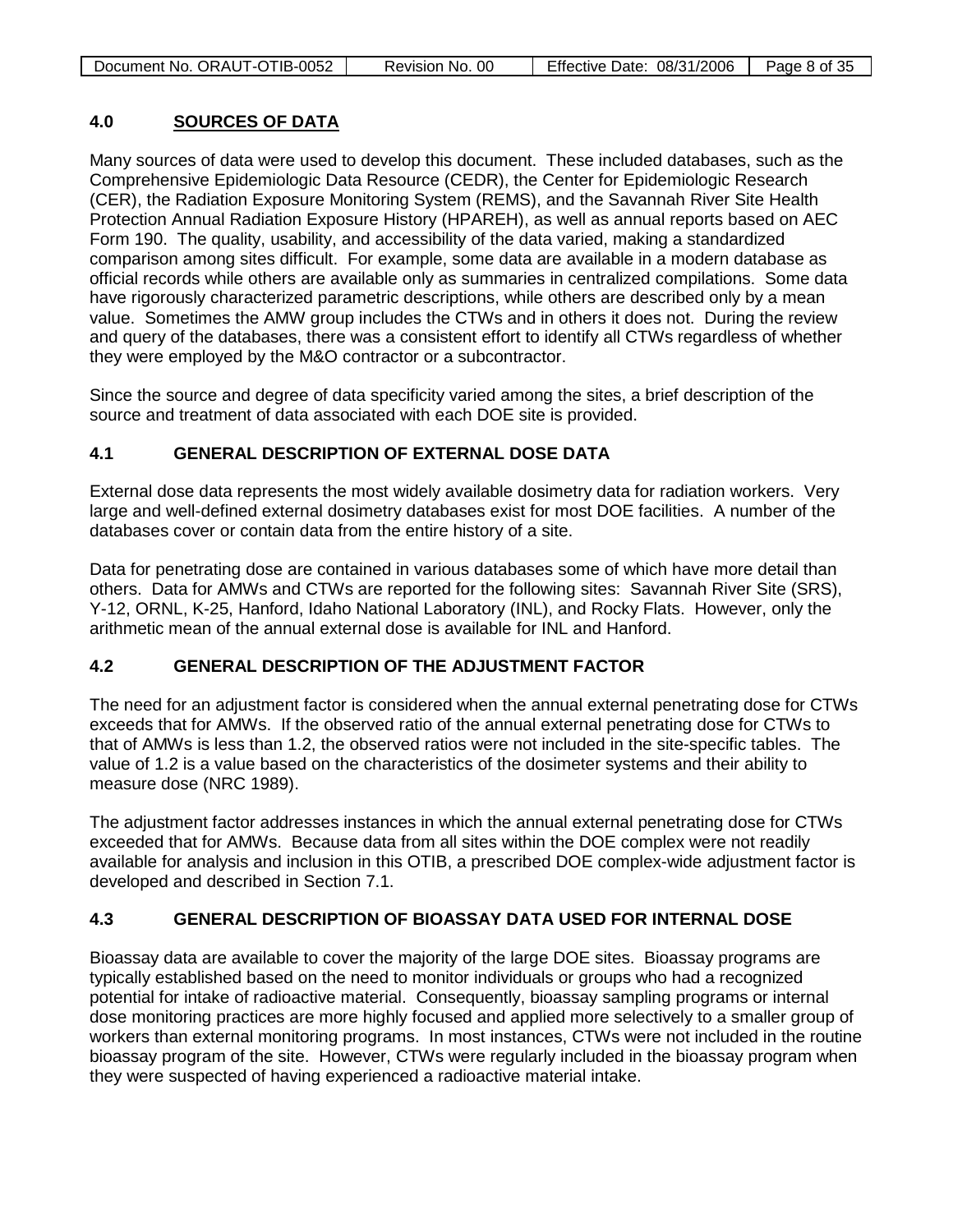| Document No. ORAUT-OTIB-0052 | Revision No. 00 | Effective Date: 08/31/2006 | Page 9 of 35 |
|------------------------------|-----------------|----------------------------|--------------|
|------------------------------|-----------------|----------------------------|--------------|

#### <span id="page-8-0"></span>**4.4 GENERAL DESCRIPTION OF NON-PENETRATING DOSE DATA**

Non-penetrating dose data for CTWs and AMWs were available only for the SRS and Rocky Flats Plant.

#### <span id="page-8-1"></span>**5.0 COMPARISON OF CTW AND AMW DOSES**

Five major DOE sites (SRS, Rocky Flats, Y-12, K-25, and ORNL) were selected to represent the DOE complex in an investigation to determine the relationship between the external annual doses received by CTWs and AMWs at the 95th percentile. These sites were selected because they represent a spectrum of DOE sites where major construction activities took place. A total of over 215,000 histories for CTWs and over 1,000,000 histories for AMWs were examined. Figure 5-1 is a composite graph of the sites and shows the annual external penetrating dose for the time period of 1943 through 2005. Except for the year 1955, Figure 5-1 shows that the external annual dose received by CTWs is well bounded by that received by AMWs. In 1955, the external annual dose received by CTWs exceeded that received by AMWs by approximately 20%. Based on this observation, seven sites were examined individually to determine if, at any time, the external or internal dose to CTWs exceeded the dose to AMWs. The seven sites included SRS, Rocky Flats, Y-12, K-25, X-10, INL, and Hanford. Hanford and INL were not included with the initial five DOE sites because the dosimetry data available for them only addressed the mean of the external dose as opposed to the 95th percentile.

As indicated in Figure 5-1, doses to CTWs occasionally exceeded doses to AMWs in the 1980s and later. A review of the data used in the figure indicated that these exceedances are an artifact caused by a large number of AMWs with no measured dose. The large number of AMWs with no measured dose led to a smaller value for the 95th-percentile annual dose, making the 95th-percentile annual dose for CTWs comparatively larger.





### <span id="page-8-2"></span>**5.1 SRS PENETRATING DOSE COMPARISON**

Information for the period from 1953 through 1999 concerning penetrating doses for SRS CTWs is contained in the onsite personnel dosimetry database, HPAREH. The dosimetry data for the SRS CTWs in the HPAREH database are identified as Payroll 4 (ROLL 4). This information is subdivided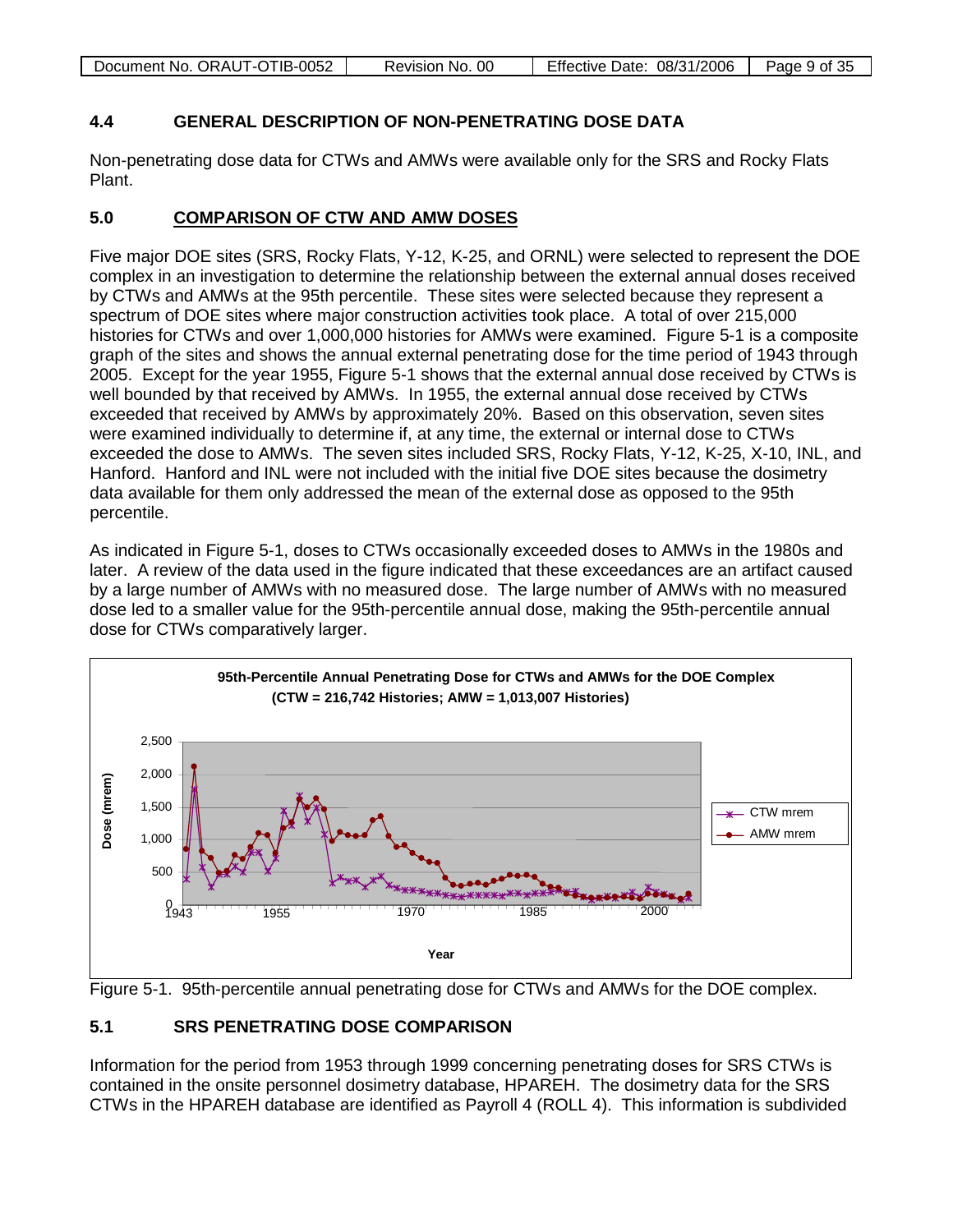|  | Document No. ORAUT-OTIB-0052 | 00<br>Revision No. | <b>Effective Date: 08/31/2006</b> | Page 10 of 35 |
|--|------------------------------|--------------------|-----------------------------------|---------------|
|--|------------------------------|--------------------|-----------------------------------|---------------|

to identify specific construction trades. However, some trades were not represented or represented only a few individuals. As a consequence, conclusions for the period from 1953 through 1999 are based only from ROLL 4 data as a whole.

Dosimetry data include annual deep doses (i.e., external photon radiation) and annual shallow doses (i.e., penetrating photons plus non-penetrating radiation). Summary statistics presented in this document do not extend post 1999 because, at the time information supporting this document was collected, sufficient data beyond that year were not available.



Figure 5-2. 95th-percentile penetrating dose for SRS.

| Table 5-1 lists the observed ratios that are greater than 1.2 for CTWs and AMWs at SRS. |
|-----------------------------------------------------------------------------------------|
|-----------------------------------------------------------------------------------------|

Table 5-1. Observed ratios for SRS.

|      |                            | <b>CTWs</b>                                 |                                       | <b>AMWs</b>                |                                             |                                                  |                                          |
|------|----------------------------|---------------------------------------------|---------------------------------------|----------------------------|---------------------------------------------|--------------------------------------------------|------------------------------------------|
| Year | <b>Number</b><br>monitored | <b>Number</b><br>with<br>measurable<br>dose | 95th-<br>percentile<br>dose<br>(mrem) | <b>Number</b><br>monitored | <b>Number</b><br>with<br>measurable<br>dose | 95 <sub>th</sub><br>percentile<br>dose<br>(mrem) | <b>Observed</b><br>ratios<br>(CTWs/AMWs) |
| 1962 | 259                        | 236                                         | 1696                                  | 3371                       | 3101                                        | 1337                                             | 1.3                                      |
| 1989 | 2408                       | 1818                                        | 218                                   | 15517                      | 8749                                        | 170                                              | 1.3                                      |
| 1990 | 2440                       | 1567                                        | 190                                   | 18494                      | 8503                                        | 150                                              | 1.3                                      |
| 1991 | 2202                       | 1104                                        | 120                                   | 18630                      | 6468                                        | 85                                               | 1.4                                      |
| 1992 | 1902                       | 792                                         | 95                                    | 17780                      | 5016                                        | 70                                               | 1.4                                      |
| 1997 | 949                        | 317                                         | 83                                    | 11344                      | 2410                                        | 55                                               | 1.5                                      |
| 1998 | 870                        | 280                                         | 71                                    | 10750                      | 2210                                        | 54                                               | 1.3                                      |
| 1999 | 785                        | 240                                         | 62                                    | 10365                      | 2159                                        | 49                                               | 1.3                                      |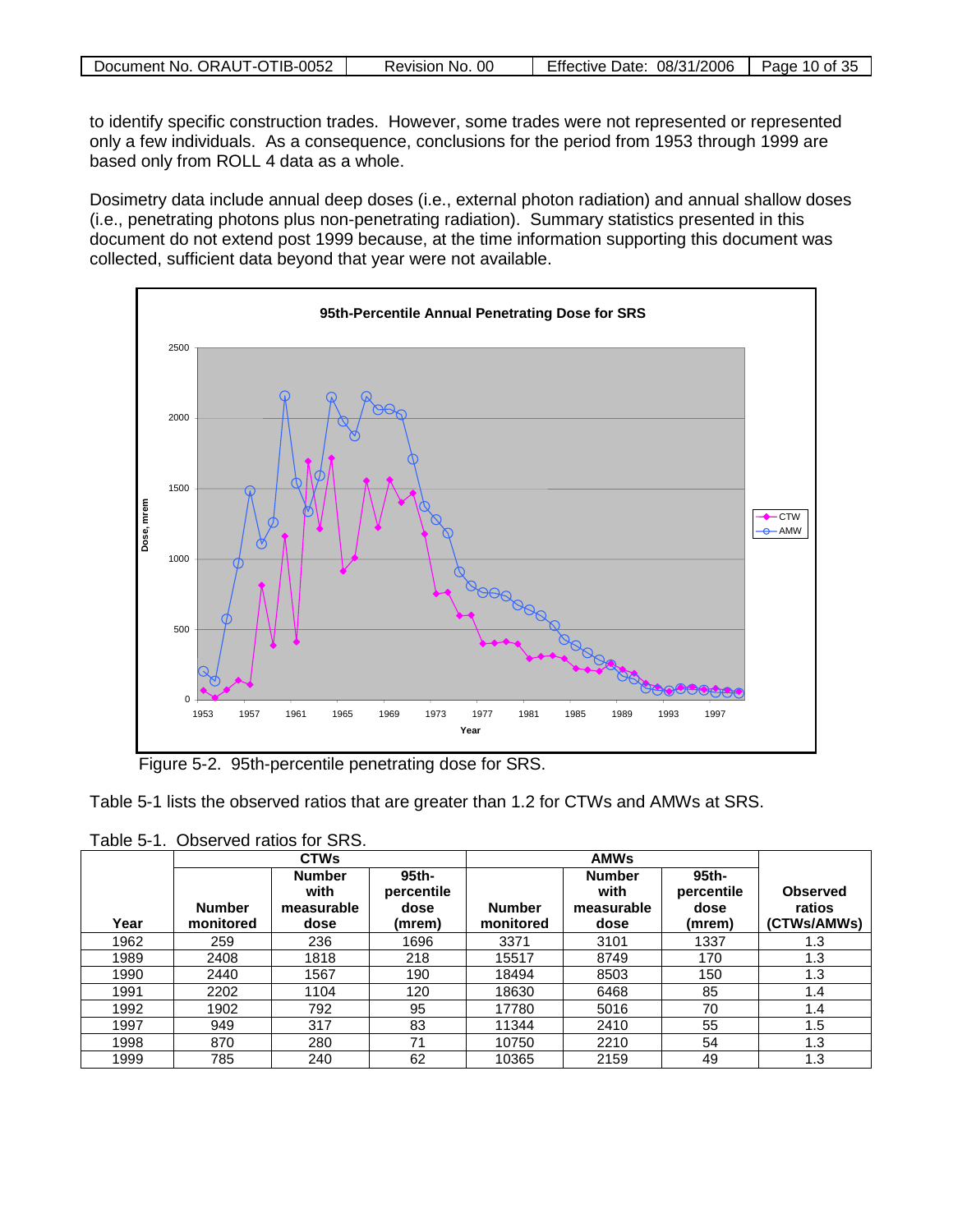| Document No. ORAUT-OTIB-0052 | Revision No. 00 | Effective Date: $08/31/2006$   Page 11 of 35 |  |
|------------------------------|-----------------|----------------------------------------------|--|
|------------------------------|-----------------|----------------------------------------------|--|

#### <span id="page-10-0"></span>**5.2 SRS INTERNAL DOSE COMPARISON**

For the SRS, no coworker study has been published and bioassay data are not available electronically before about 1990. Records prior to 1990 are stored both on and off the site in paper files and on microfiche. During the development of this OTIB, a random sample of records stored on the site was obtained for workers with a non-zero external dose recorded in the HPAREH database.

Equal number of records for CTWs and other workers were requested for individuals employed from 1955 through 2000. CTWs were identified by ROLL 4 in the HPAREH database.

This sampling produced a data set containing approximately 1,830 plutonium-in-urine measurements, one-third of which represented CTWs. According to ORAUT 2005d, prior to 1981 (1988 for special samples) the total activity from alpha-emitting isotopes was used to report the amount of plutonium in urine, whereas <sup>238</sup>Pu and <sup>239+240</sup>Pu results were reported separately from 1981 to the present. Since this comparison is of the relative activities in the samples, no adjustments were made. All results were normalized to 1,400-mL sample size. Results for employees with multiple bioassay samples in the same year following a significant intake were removed prior to plotting. This was done so as not to bias the results for more typical workers. However, results less than 10 dpm/1,400 mL were retained even if there were other samples collected in the same year. Results for three non-CTWs and one CTW were removed using this method.

For non-CTWs, 93% of the results were below the reporting level, while for CTWs, 97% of the results were below the reporting level. Only results greater than the reporting level are plotted in Figure 5-3. Due to the limited amount of data greater than the reporting level in any given period, no attempt was made to calculate 50th-percentile values. Figure 5-3 also includes the typical reporting level estimated by a visual inspection of the various periods for comparison. This plot shows that non-CTWs were more likely to have results above the reporting level and more likely to have higher results than CTWs.



Figure 5-3. Results of bioassay samples above the reporting level for randomly selected CTWs and non-CTWs at SRS.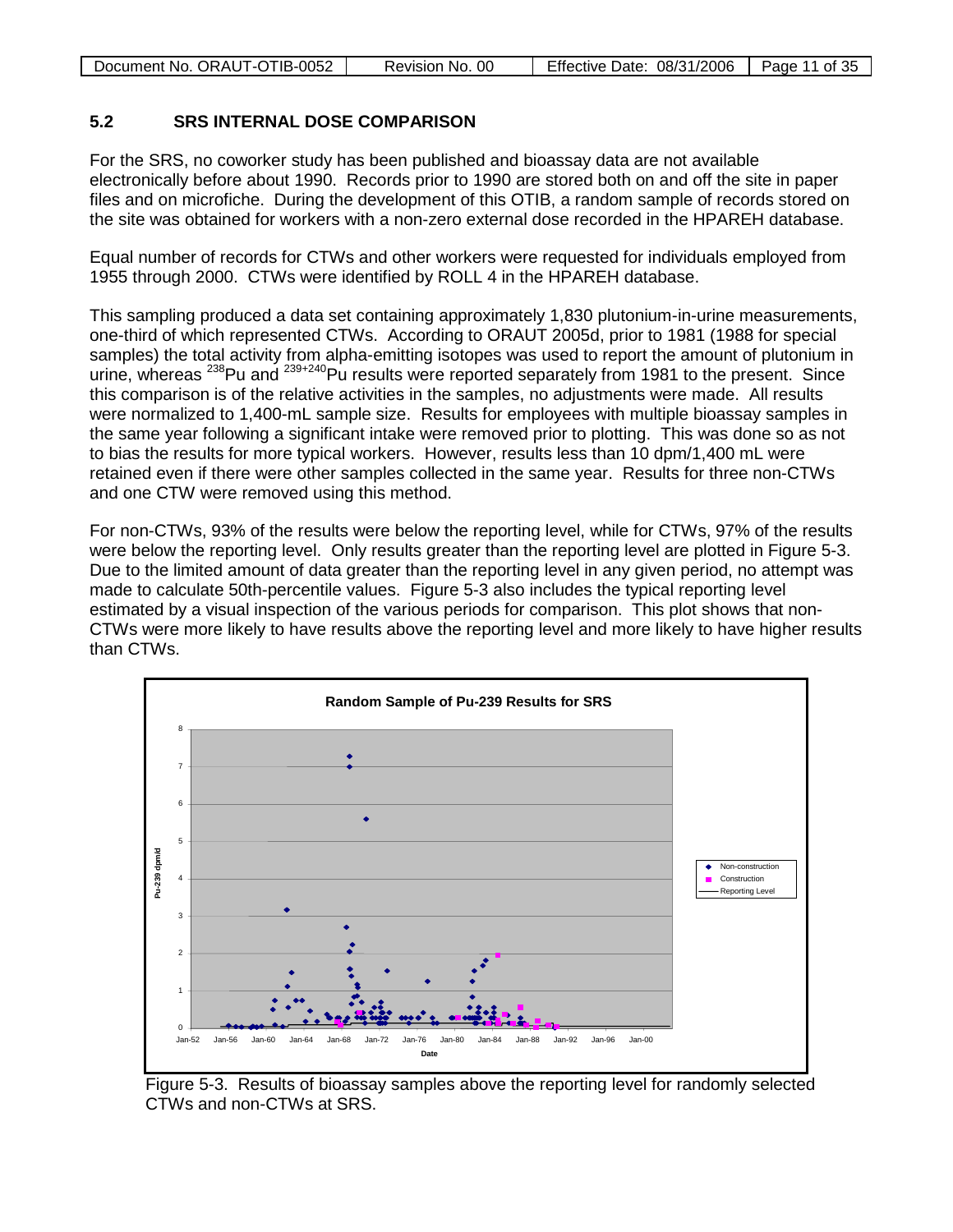| Document No. ORAUT-OTIB-0052 | Revision No. 00 | Effective Date: 08/31/2006 | Page 12 of 35 |
|------------------------------|-----------------|----------------------------|---------------|

#### <span id="page-11-0"></span>**5.3 SRS NON-PENETRATING DOSE COMPARISON**

As mentioned in Section 5.1, information for the period from 1953 through 1999 concerning nonpenetrating doses for SRS AMWs and CTWs are contained in the onsite personnel dosimetry database, HPAREH. The dosimetry data for the SRS CTWs are identified as Payroll 4 (ROLL 4) in the HPAREH database.

The results for the 95th-percentile annual non-penetrating doses appear in Figure 5-4. As is evident in Figure 5-4, the annual non-penetrating dose received by the monitored CTWs is adequately bounded by the dose received by AMWs at the SRS.



Figure 5-4. 95th-percentile non-penetrating dose for SRS.

### <span id="page-11-1"></span>**5.4 ROCKY FLATS PENETRATING DOSE COMPARISON**

Construction worker data for Rocky Flats was obtained from the HIS-20 ( $\text{TM}$  CANBERRA) database. This database was the plant's last dosimetry data tracking system and contains dosimeter results from the entire plant history. The CTW data set consisted of workers with the company names "Kaiser-Hill Company, L.L.C." (where the department field contained "construct"), "Kaiser-Hill RFETS\10389" (where the department field contained "construct"), "Swinerton & Walberg Company," and "J. A. Jones Construction\3893." The latter two companies were the construction contractors for most of the plant's history.

Figure 5-5 shows the annual penetrating doses for monitored CTWs and AMWs for the period 1955 through 2005.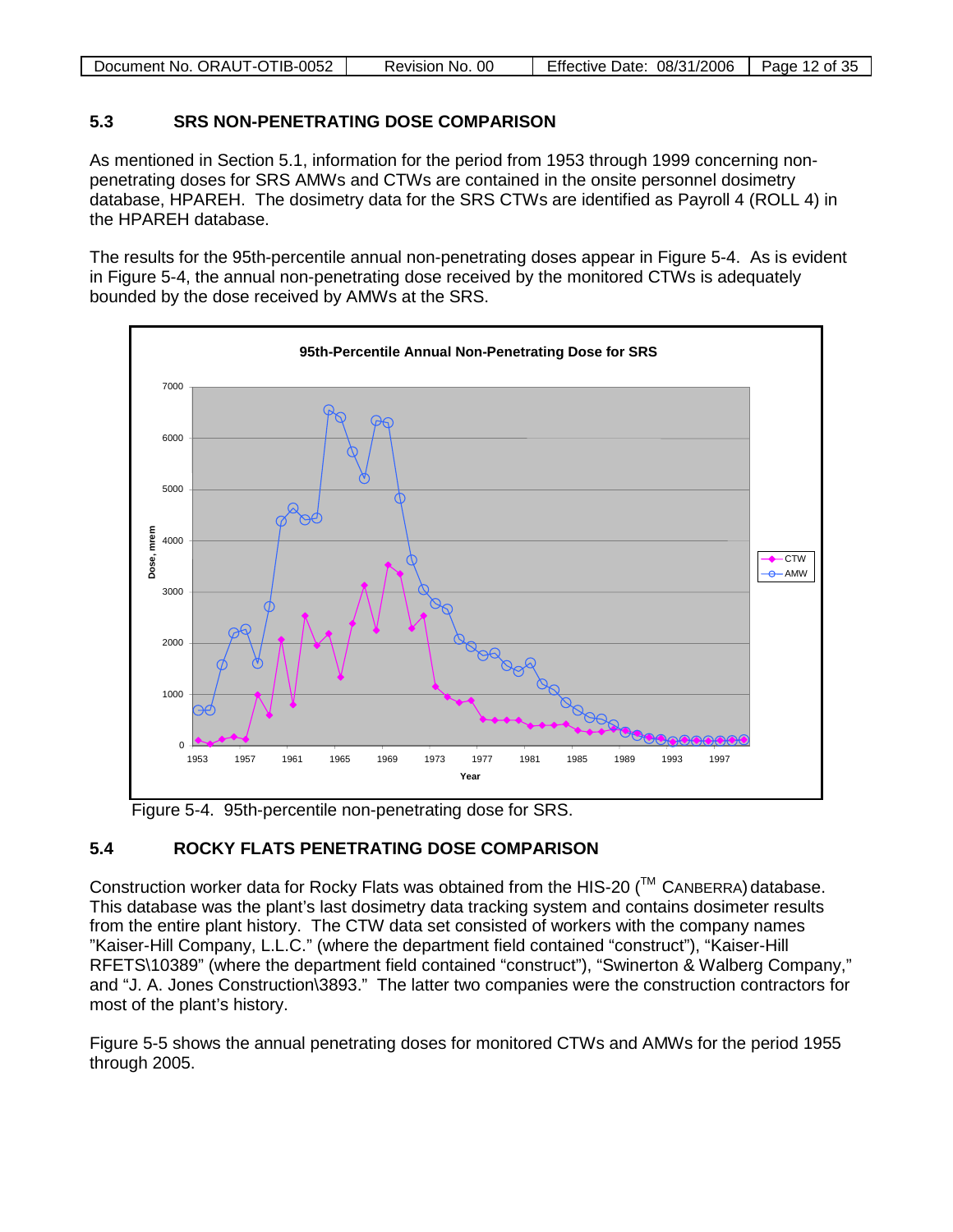

Figure 5-5. 95th-percentile penetrating dose for Rocky Flats.

Table 5-2 lists the observed ratios that are greater than 1.2 for CTWs and AMWs at Rocky Flats.

|      |                            | <b>CTWs</b>                                 |                                       |                            |                                             |                                       |                                          |
|------|----------------------------|---------------------------------------------|---------------------------------------|----------------------------|---------------------------------------------|---------------------------------------|------------------------------------------|
| Year | <b>Number</b><br>monitored | <b>Number</b><br>with<br>measurable<br>dose | 95th-<br>percentile<br>dose<br>(mrem) | <b>Number</b><br>monitored | <b>Number</b><br>with<br>measurable<br>dose | 95th-<br>percentile<br>dose<br>(mrem) | <b>Observed</b><br>ratios<br>(CTWs/AMWs) |
| 1991 | 386                        | 340                                         | 755                                   | 5641                       | 4951                                        | 337                                   | 2.2                                      |
| 1994 | 147                        | 96                                          | 242                                   | 4839                       | 3198                                        | 179                                   | 1.4                                      |
| 1995 | 138                        | 88                                          | 455                                   | 4130                       | 2502                                        | 200                                   | 2.3                                      |
| 1996 | 109                        | 95                                          | 393                                   | 3454                       | 2761                                        | 274                                   | 1.4                                      |
| 1998 | 265                        | 218                                         | 592                                   | 3470                       | 2036                                        | 275                                   | 2.2                                      |
| 1999 | 197                        | 151                                         | 359                                   | 3655                       | 2138                                        | 192                                   | 1.9                                      |
| 2000 | 175                        | 110                                         | 278                                   | 3576                       | 1256                                        | 164                                   | 1.7                                      |
| 2001 | 185                        | 108                                         | 202                                   | 3443                       | 1518                                        | 160                                   | 1.3                                      |

Table 5-2. Observed ratios for Rocky Flats.

#### <span id="page-12-0"></span>**5.5 ROCKY FLATS INTERNAL DOSE COMPARISON**

Construction worker data for Rocky Flats internal dose comparison was obtained from the HIS-20 (™ CANBERRA) database. Two sets of data containing urine results for the entire history of the site were drawn from the database. The first data set consisted of workers with the company names "EG&G Rocky Flats Plant," "Kaiser-Hill Company, L.L.C." (where the department field did not contain "construct"), "Kaiser-Hill RFETS\10389" (where the department field did not contain "construct"), "Safe Sites of Colorado, L.L.C.," and "Rocky Mt Remediation Srv\10528." This set was selected to represent AMWs.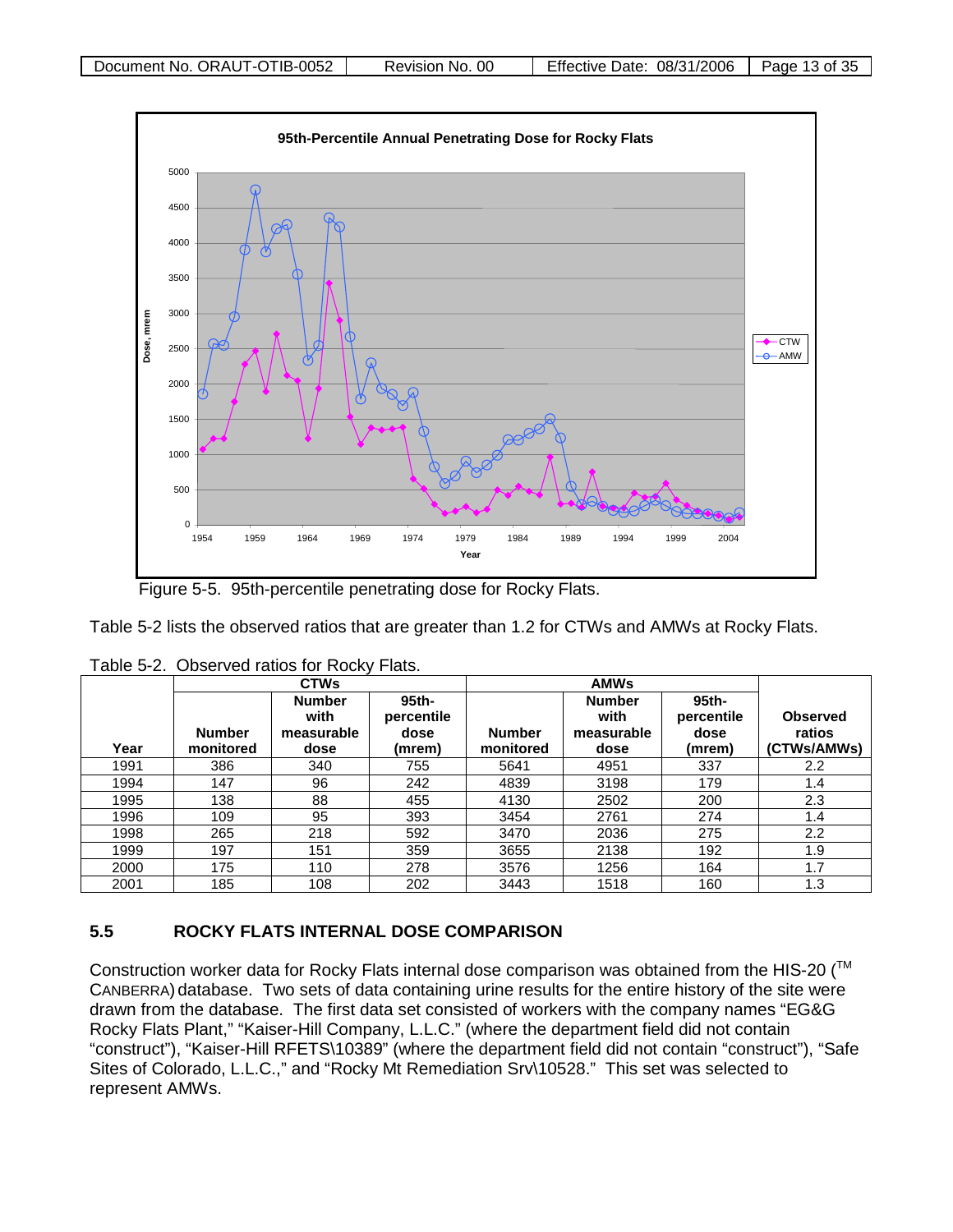| Document No. ORAUT-OTIB-0052 | Revision No. 00 | Effective Date: 08/31/2006 | Page 14 of $35$ |
|------------------------------|-----------------|----------------------------|-----------------|
|------------------------------|-----------------|----------------------------|-----------------|

The second data set consisted of workers with the company names "Kaiser-Hill Company, L.L.C." (where the department field contained "construct"), "Kaiser-Hill RFETS\10389" (where the department field contained "construct"), "Swinerton & Walberg Company," and "J. A. Jones Construction\3893." The latter two companies were the construction contractors for most of the site's history. This second data set was used to represent CTWs. There were a number of smaller companies that could have been added, but the number of urine results would not have increased significantly.

The data set only included results that were identified in the database as "P," "Pu239," or "Pu-239." The results included the activity of all plutonium alphas in the early years, and only Pu-239 and Pu-240 activity after analysis by alpha spectroscopy was initiated (see ORAUT 2005a for details). For the period from 1953 through 2005, 129,225 results were collected for AMWs and 5,571 results were collected for CTWs.

The Rocky Flats data were analyzed by applying the basic techniques discussed in ORAUT 2005c for coworker studies. The data were assumed to be lognormally distributed. Results for highly exposed workers who were followed-up with multiple samples in one year were removed from the population, so as not to bias the results for more typical workers. However, not all high results were removed. This resulted in multiple individuals having their results removed from the AMW data set, but only one individual's results were removed from the CTW data set. The data were analyzed annually for AMWs, while the data for CTWs were grouped in intervals of every five years in order to include enough data for statistical analysis. Each group was examined, and duplicate and invalid results were eliminated. Negative and zero results were replaced by a uniform (linear) distribution ending at the MDA value published in the ORAUT 2005a. The results were assumed to represent 24-hr samples or were normalized to 24-hr samples by volume in years where volumes were recorded in the database. The results were sorted and ranked using the midpoint of the rank. A linear regression analysis of the rank versus the natural log of the result was performed and plotted. The  $R^2$  value of the regression and the plot were inspected to ensure that an adequate fit to the data had been obtained. From the regression, the values for the 50th- and the 84th-percentile of the distributions were calculated and are shown in Figures 5-6 and 5-7, respectively. As shown in Figures 5-6 and 5-7, the results for plutonium in the urine of the CTWs are comparable to results for AMWs who were monitored routinely at Rocky Flats.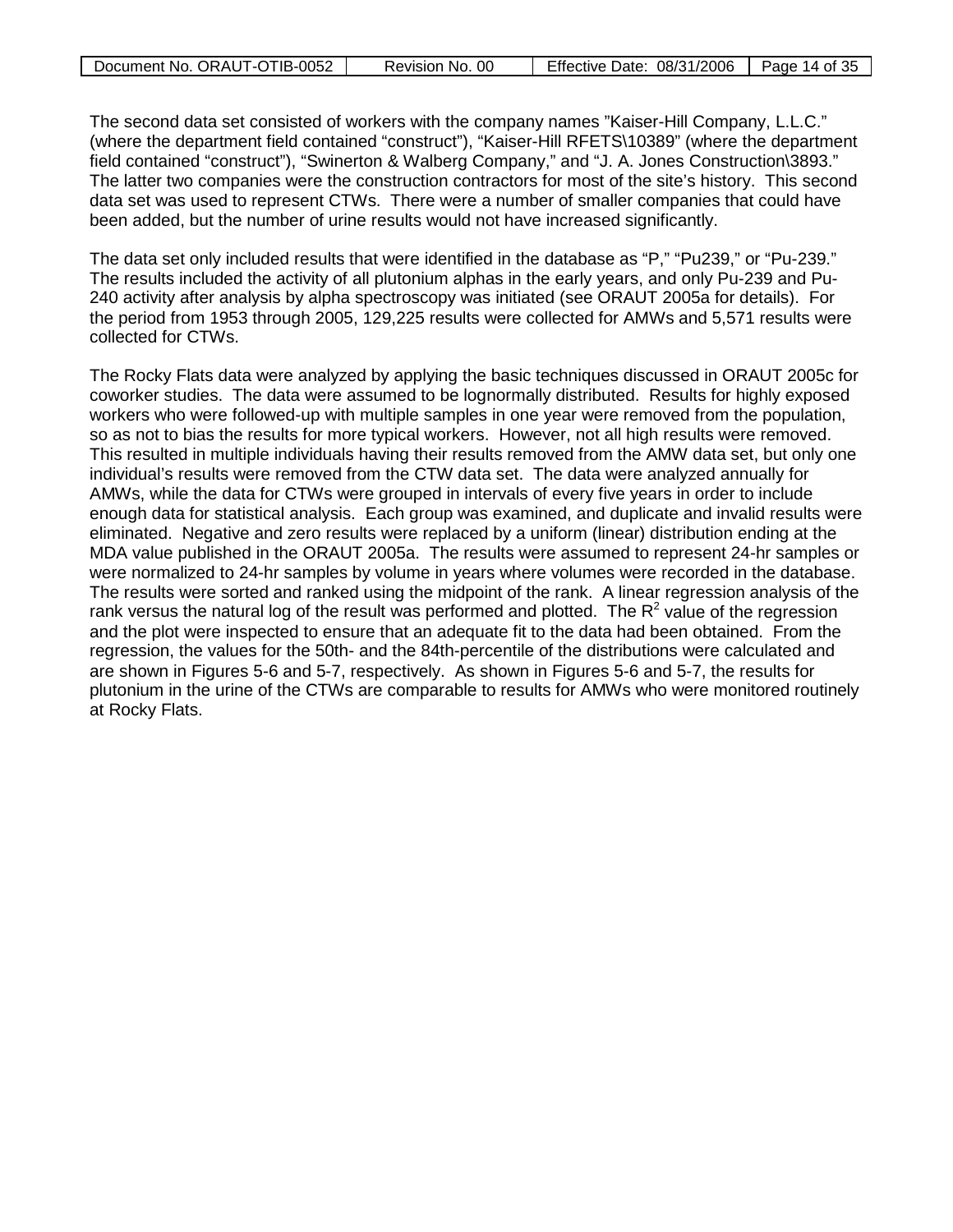

Figure 5-6. 50th-percentile plutonium in urine for Rocky Flats.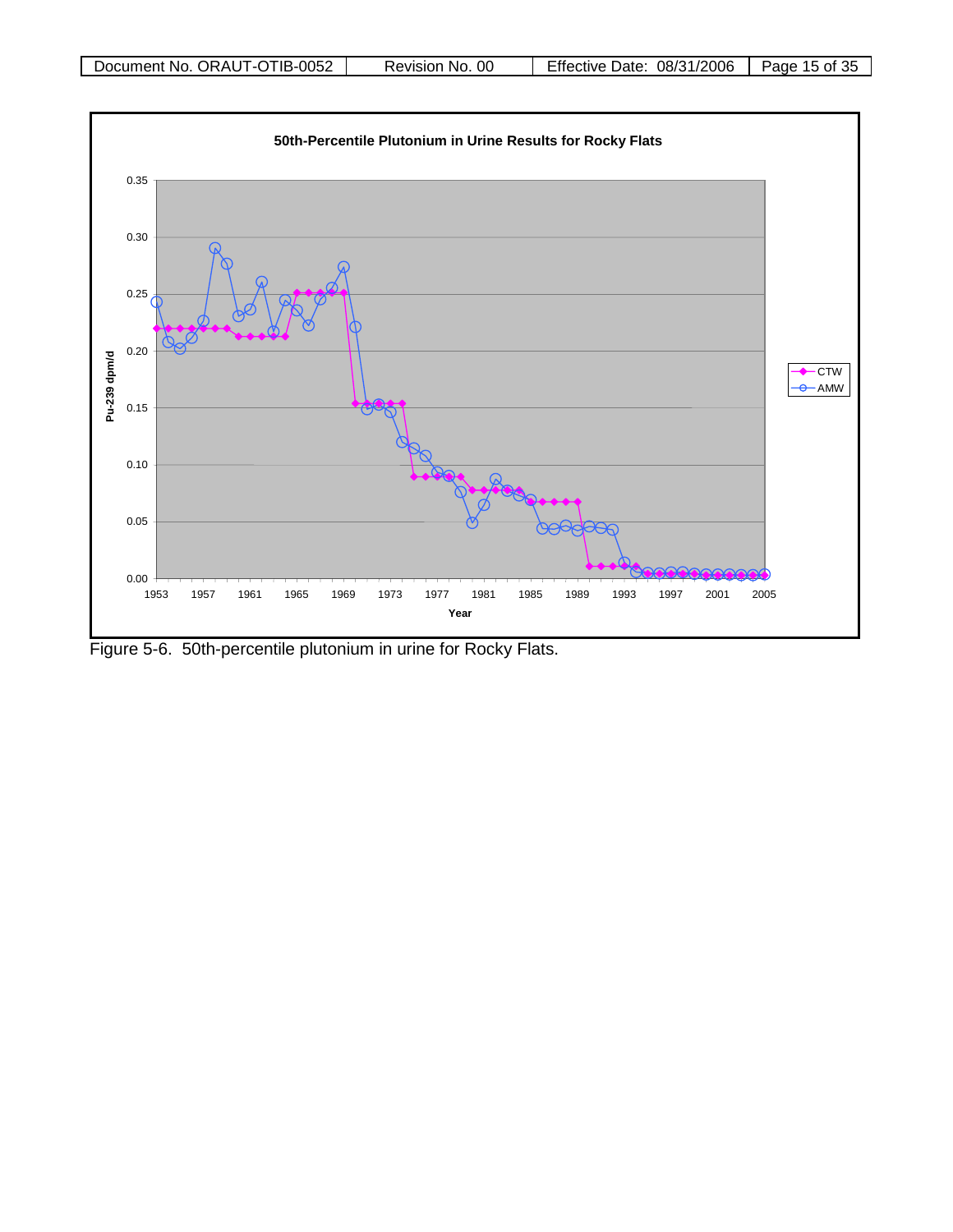

Figure 5-7. 84th-percentile plutonium in urine for Rocky Flats.

### <span id="page-15-0"></span>**5.6 ROCKY FLATS NON-PENETRATING DOSE COMPARISON**

CTW and AMW data for Rocky Flats was obtained from the HIS-20 database using the criteria discussed under the penetrating dose section.

The results for the 95th-percentile annual non-penetrating doses appear in Figure 5-8 and show that at the 95th percentile, the annual non-penetrating dose received by the monitored CTWs at the Rocky Flats Plant is adequately bounded by the dose received by AMWs at the Rocky Flats Plant.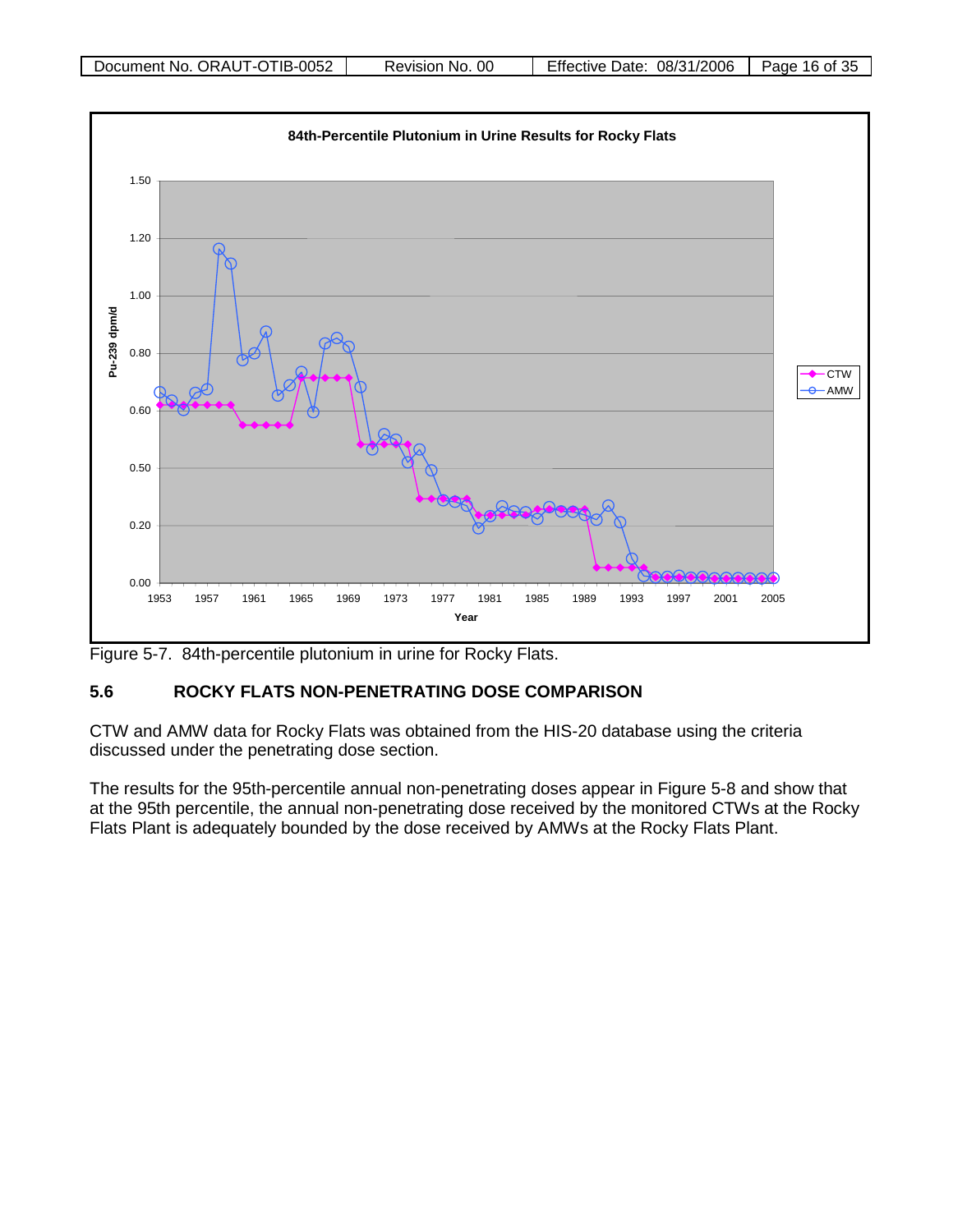

Figure 5-8. 95th-percentile non-penetrating dose for Rocky Flats.

#### <span id="page-16-0"></span>**5.7 Y-12 PENETRATING DOSE COMPARISON**

External dose data for Oak Ridge Y-12 are taken from the Oak Ridge Institute for Science and Education (ORISE) CER database (ORAUT 2005c). The records in this database include external radiation exposure measurement results pertinent to the health and safety monitoring of employees and contract employees of the DOE and its predecessor organizations. Data on CTWs were obtained using a query designed to extract job titles associated with construction work. Data on any worker with a job title that included any of the following words or portions of words were included in the CTW data set: craft, carp, equip, heavy, plumb, pipef, millw, ship, skill, laborer, black, linem, boil, brick, tile, metal w, metal, crane, paint, mason, sheet, maint, truck, weld, rigger, or iron.

Figure 5-9 shows the data for 95th-percentile penetrating dose for both monitored CTWs and AMWs for the period from 1950 through 1988. As shown in Figure 5-9, the 95th-percentile annual penetrating dose received by the monitored CTWs at Y-12 is adequately bounded by the doses received by AMWs at Y-12.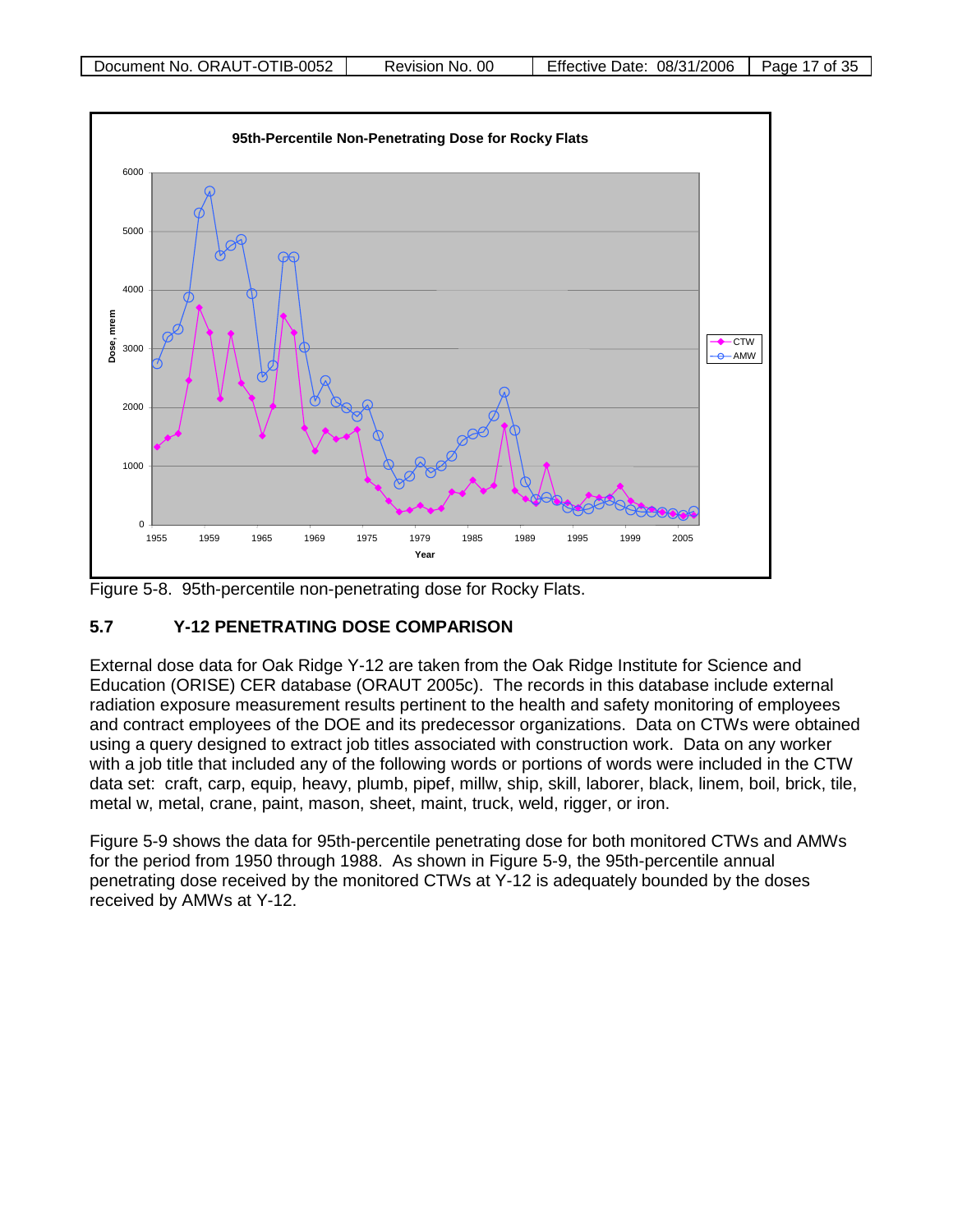

Figure 5-9. 95th-percentile penetrating dose for Y-12.

#### <span id="page-17-0"></span>**5.8 Y-12 INTERNAL DOSE COMPARISON**

Bioassay results for uranium in urine samples for personnel who worked at Oak Ridge Y-12 are taken from the ORISE CER database (ORAUT 2005c). Data on CTWs was obtained using a query designed to extract job titles associated with construction work. (See Section 5.7 for details on the data query.)

Data generated by the query were reviewed to determine if a singular sample result or results associated with unusual incidents were unduly influencing the overall data comparison. Such data are characterized as outliers and these results were removed from the data set in order to improve the value of the data comparison.

The 50th and 84th percentile of these bioassay results are shown by year in Figures 5-10 and 5-11, respectively. In general, there is good agreement between the sample results for CTWs and AMWs.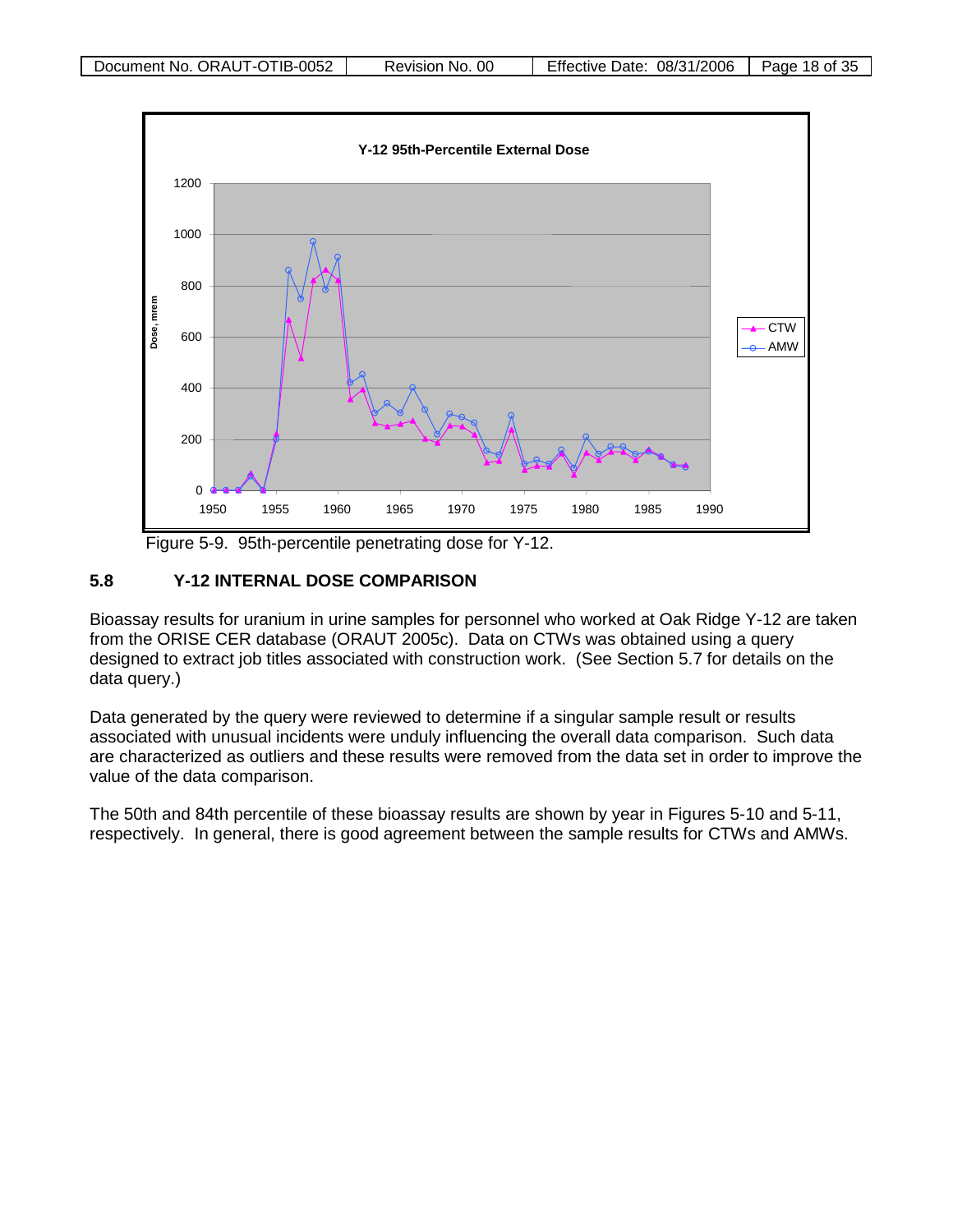

Figure 5-10. 50th-percentile uranium in urine for Y-12.



Figure 5-11. 84th-percentile uranium in urine for Y-12.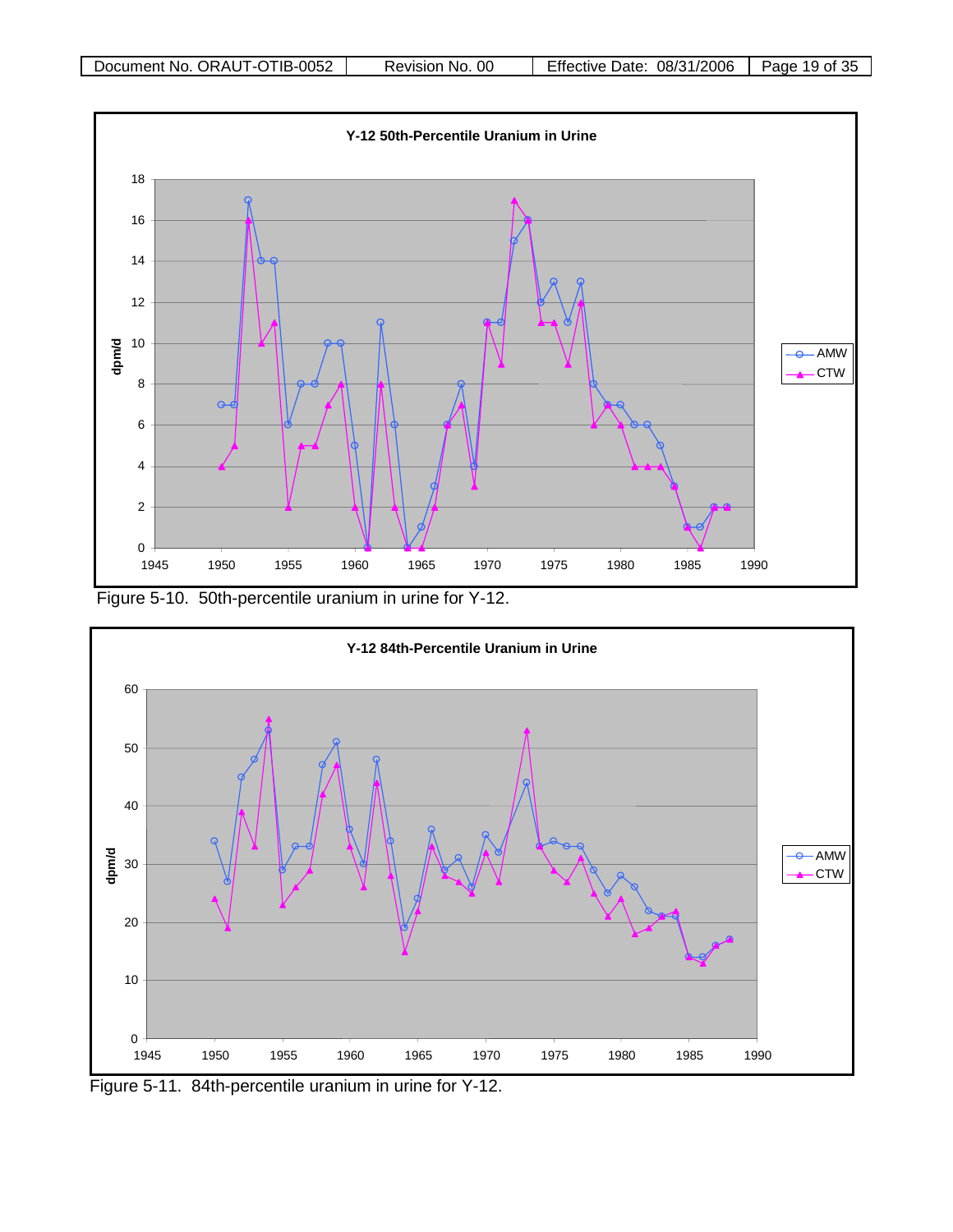|--|

#### <span id="page-19-0"></span>**5.9 K-25 PENETRATING DOSE COMPARISON**

External dose data for K-25 are taken from the ORISE CER database (ORAUT 2005c). The records in this database include external radiation exposure measurement results pertinent to the health and safety monitoring of employees and contract employees of the DOE and its predecessor organizations. Data on CTWs were obtained using a query designed to extract job titles associated with construction work. (See Section 5.7 for details on the data query.)

Figure 5-12 shows the data for the  $95<sup>th</sup>$ -percentile penetrating dose for both monitored CTWs and AMWs for the period beginning in 1943 and ending in 1988. Figure 5-12 shows that the annual penetrating dose received by the monitored CTWs at K-25 is adequately bounded by the doses received by AMWs at K-25.



Figure 5-12. 95th-percentile penetrating dose for K-25.

### <span id="page-19-1"></span>**5.10 K-25 INTERNAL DOSE COMPARISON**

Bioassay results for uranium in urine samples for personnel who worked at K-25 are taken from the ORISE CER database (ORAUT 2005c). Data on CTWs were obtained using a query designed to extract job titles associated with construction work. (See Section 5.7 for details on the data query.)

The 50th and 84th percentile of these bioassay results are shown in Figures 5-13 and 5-14, respectively. In general, there is good agreement between the sample results for CTWs and AMWs.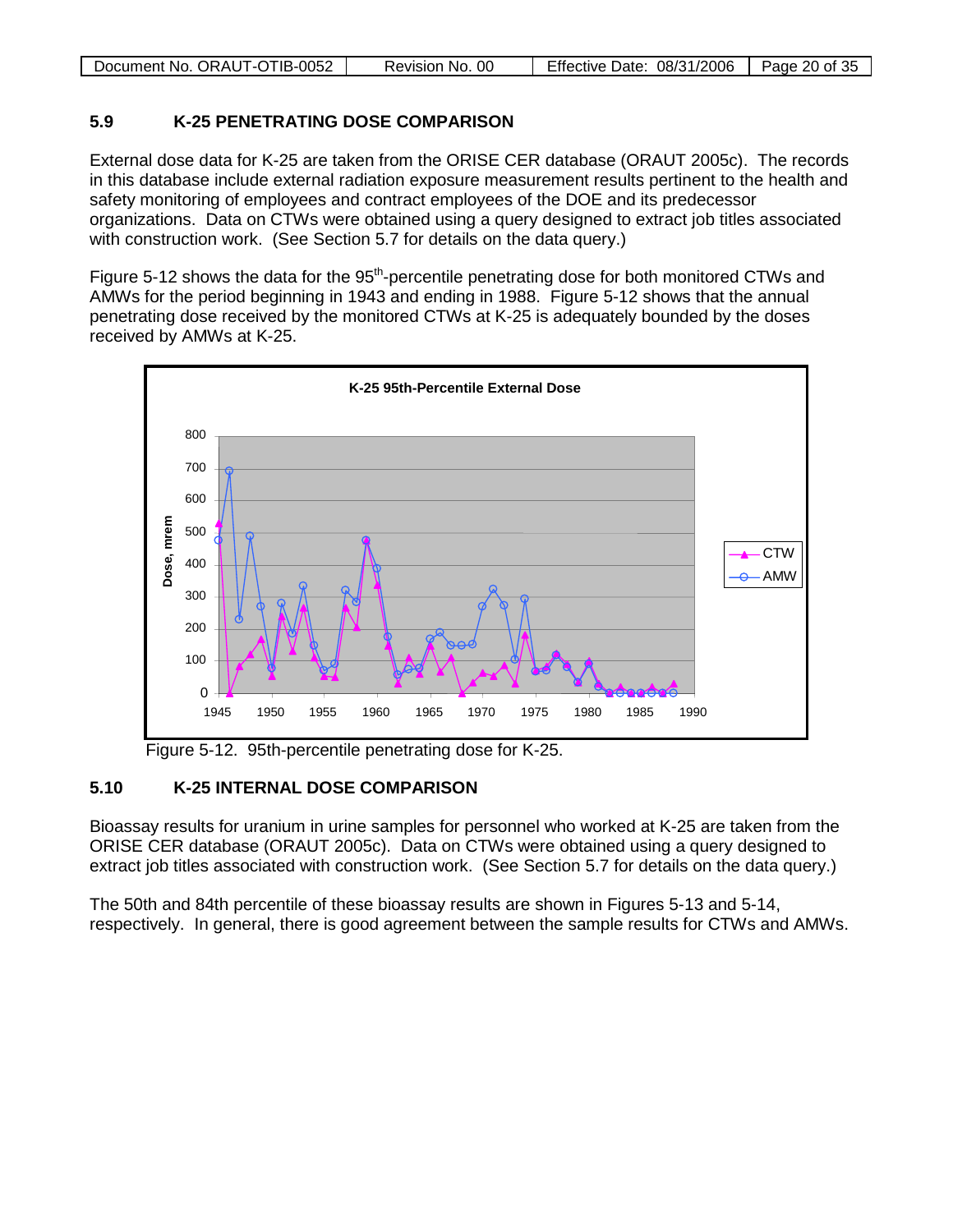

Figure 5-13. 50th-percentile uranium in urine for K-25.



Figure 5-14. 84th-percentile uranium in urine for K-25.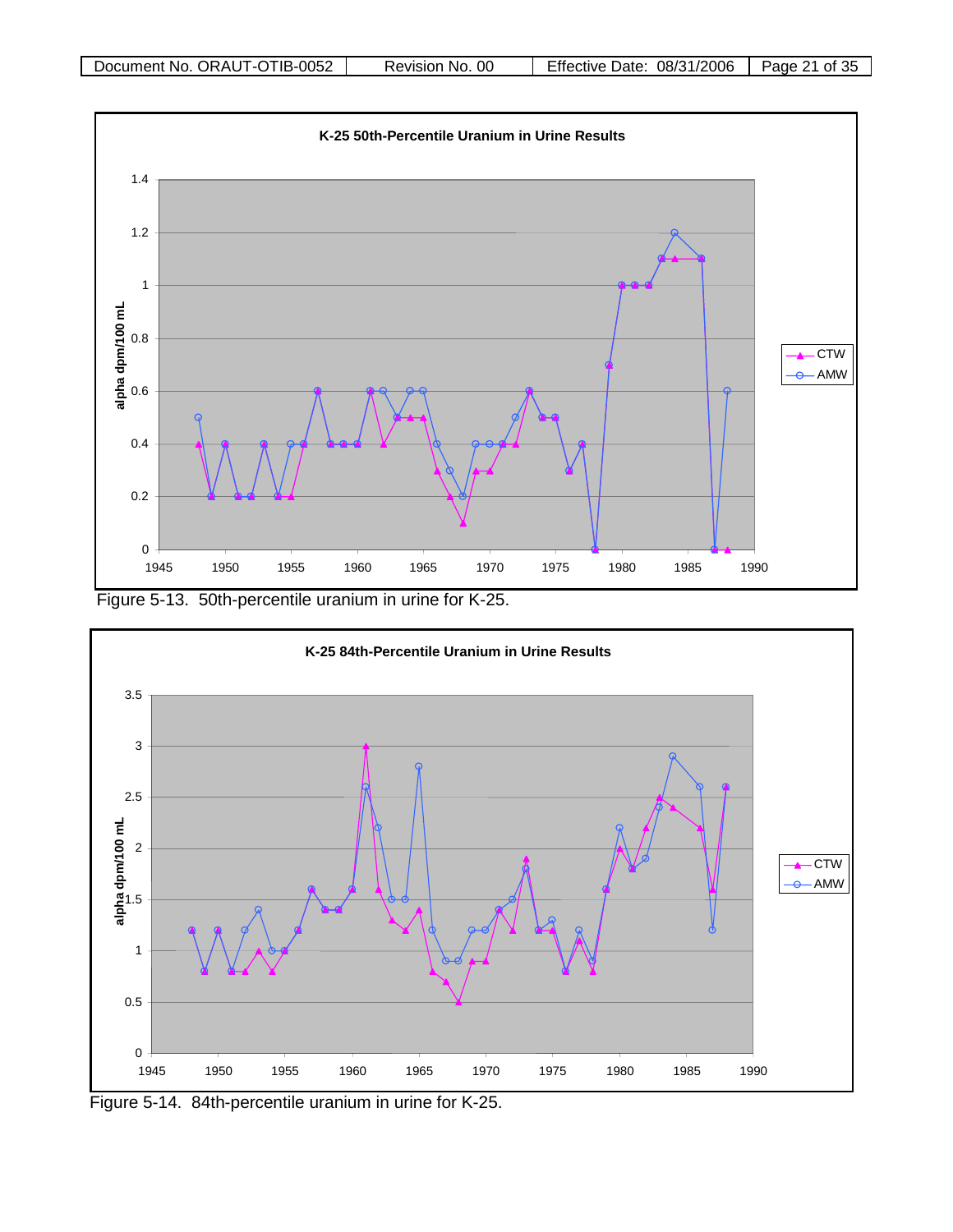| Document No. ORAUT-OTIB-0052 | Revision No. 00 | 08/31/2006<br><b>Effective Date:</b> | Page 22 of 35 |
|------------------------------|-----------------|--------------------------------------|---------------|

#### <span id="page-21-0"></span>**5.11 ORNL PENETRATING DOSE COMPARISON**

External dose data for ORNL are taken from the ORISE CER database (ORAUT 2005c). The records in this database include external radiation exposure measurement results pertinent to the health and safety monitoring of employees and contract employees of the DOE and its predecessor organizations. Data on CTWs were obtained using a query designed to extract job titles associated with construction work. (See Section 5.7 for details on the data query.)

Figure 5-15 shows the 95th-percentile annual penetrating dose for both monitored CTWs and AMWs at the ORNL for the period from 1943 through 1988.



Figure 5-15. 95th-percentile penetrating dose for ORNL.

Table 5-3 lists the observed ratios that are greater than 1.2 for CTWs and AMWs at ORNL.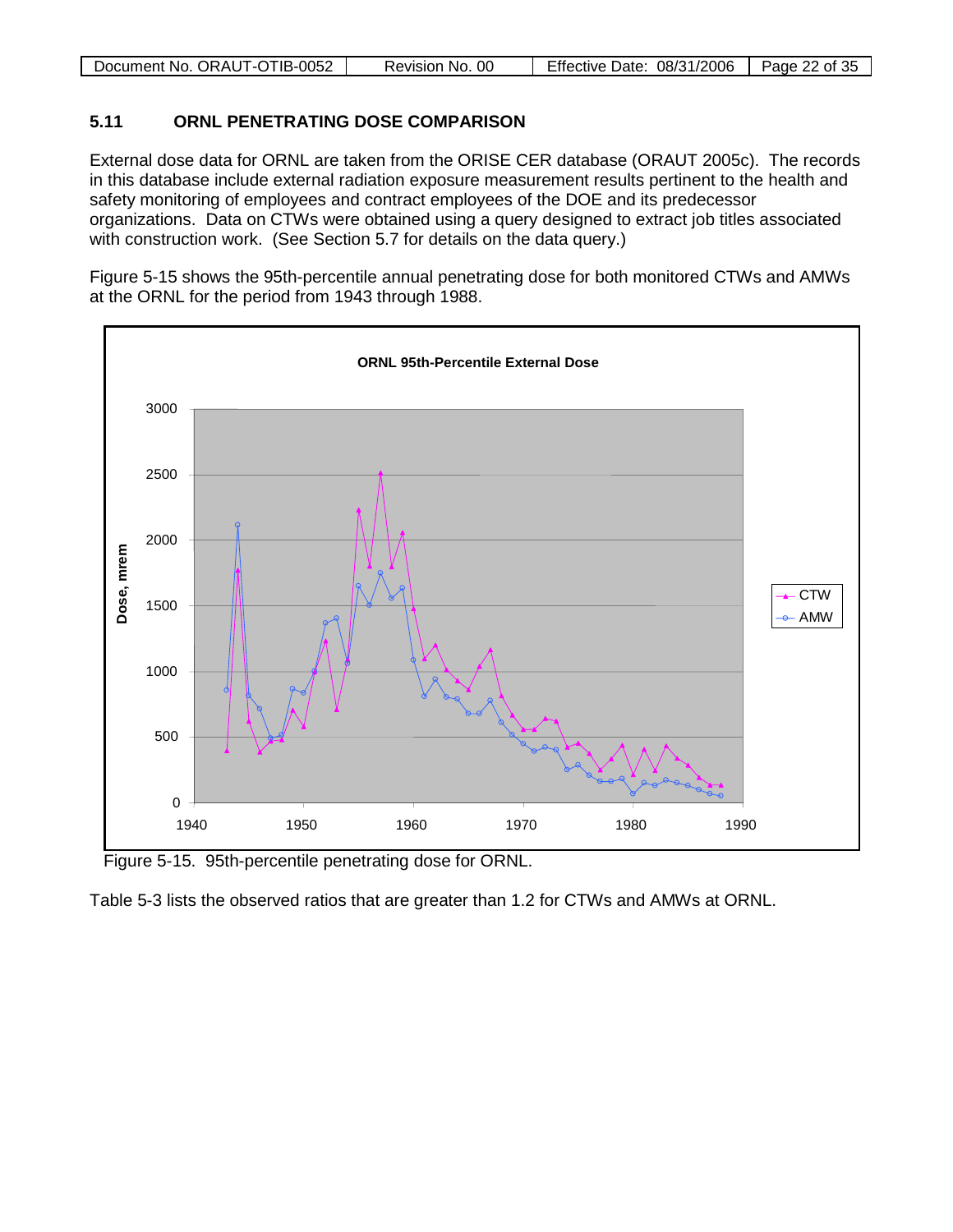|      |               | <b>CTWs</b>   |            | <b>AMWs</b>   |               |                  |                  |
|------|---------------|---------------|------------|---------------|---------------|------------------|------------------|
|      |               | <b>Number</b> | 95th-      |               | <b>Number</b> | 95th-            |                  |
|      |               | with          | percentile |               | with          | percentile       | <b>Observed</b>  |
|      | <b>Number</b> | measurable    | dose       | <b>Number</b> | measurable    | dose             | ratios           |
| Year | monitored     | dose          | (mrem)     | monitored     | dose          | (mrem)           | (CTWs/AMWs)      |
| 1955 | 604           | 470           | 2231       | 3931          | 2193          | 1650             | 1.4              |
| 1957 | 623           | 608           | 2515       | 4277          | 3734          | 1750             | 1.4              |
| 1959 | 704           | 696           | 2058       | 4698          | 4350          | 1636             | 1.3              |
| 1960 | 682           | 618           | 1480       | 4793          | 3427          | 1087             | 1.4              |
| 1961 | 695           | 627           | 1096       | 4779          | 3785          | 810              | 1.4              |
| 1962 | 722           | 696           | 1200       | 4953          | 4591          | 940              | 1.3              |
| 1963 | 750           | 681           | 1015       | 5174          | 4243          | 803              | 1.3              |
| 1965 | 817           | 551           | 864        | 5646          | 2930          | 680              | 1.3              |
| 1966 | 822           | 582           | 1040       | 5972          | 2765          | 680              | 1.5              |
| 1967 | 878           | 585           | 1163       | 6252          | 2657          | 780              | 1.5              |
| 1968 | 852           | 542           | 814        | 5981          | 2303          | 610              | 1.3              |
| 1969 | 808           | 403           | 670        | 5809          | 1754          | $\overline{516}$ | 1.3              |
| 1971 | 725           | 318           | 558        | 5154          | 1428          | 390              | 1.4              |
| 1972 | 691           | 289           | 645        | 5097          | 1203          | 422              | 1.5              |
| 1973 | 661           | 315           | 620        | 4984          | 1336          | 400              | 1.6              |
| 1974 | 739           | 363           | 421        | 5407          | 1611          | $\overline{250}$ | 1.7              |
| 1975 | 767           | 283           | 457        | 5788          | 1129          | 290              | 1.6              |
| 1976 | 784           | 268           | 378        | 6123          | 1169          | 210              | 1.8              |
| 1977 | 804           | 228           | 250        | 6434          | 1042          | 160              | 1.6              |
| 1978 | 798           | 206           | 333        | 6660          | 899           | 160              | $\overline{2.1}$ |
| 1979 | 776           | 209           | 440        | 6357          | 915           | 182              | 2.4              |
| 1980 | 754           | 130           | 214        | 6480          | 635           | 70               | 3.1              |
| 1981 | 723           | 170           | 409        | 6313          | 606           | 150              | 2.7              |
| 1982 | 667           | 119           | 247        | 5782          | 480           | 130              | 1.9              |
| 1983 | 608           | 146           | 436        | 5562          | 489           | 170              | 2.6              |
| 1984 | 602           | 144           | 339        | 5610          | 522           | 150              | 2.3              |
| 1985 | 585           | 139           | 288        | 5641          | 502           | 130              | 2.2              |
| 1986 | 514           | 94            | 193        | 4998          | 430           | 100              | 1.9              |
| 1987 | 482           | 92            | 138        | 4894          | 382           | 70               | 2.0              |
| 1988 | 484           | 91            | 134        | 5102          | 372           | $\overline{50}$  | $\overline{2.7}$ |

#### <span id="page-22-0"></span>**5.12 ORNL INTERNAL DOSE COMPARISON**

Bioassay results for urine samples for personnel who worked at Oak Ridge National Laboratory are taken from the Oak Ridge Institute for Science and Education (ORISE) Center for Epidemiology Research (CER) database (ORAUT 2005c). Data on CTWs were obtained using a query designed to extract job titles associated with construction work. (See Section 5.7 for details on the data query.)

From 1951 through 1964 plutonium in urine was measured as gross alpha. From 1965 to 1987 the analysis method became specific for plutonium. The 50th percentile and 84th percentile of these bioassay results are shown by year in Figures 5-16 and 5-17, respectively.

Uranium in urine was also measured at ORNL. Figures 5-18 and 5-19 show the results of the median and 84<sup>th</sup> percentile for this analysis, respectively.

In general, there is good agreement between the CTW and AMW data for both plutonium and uranium at the 50th and 84th percentile.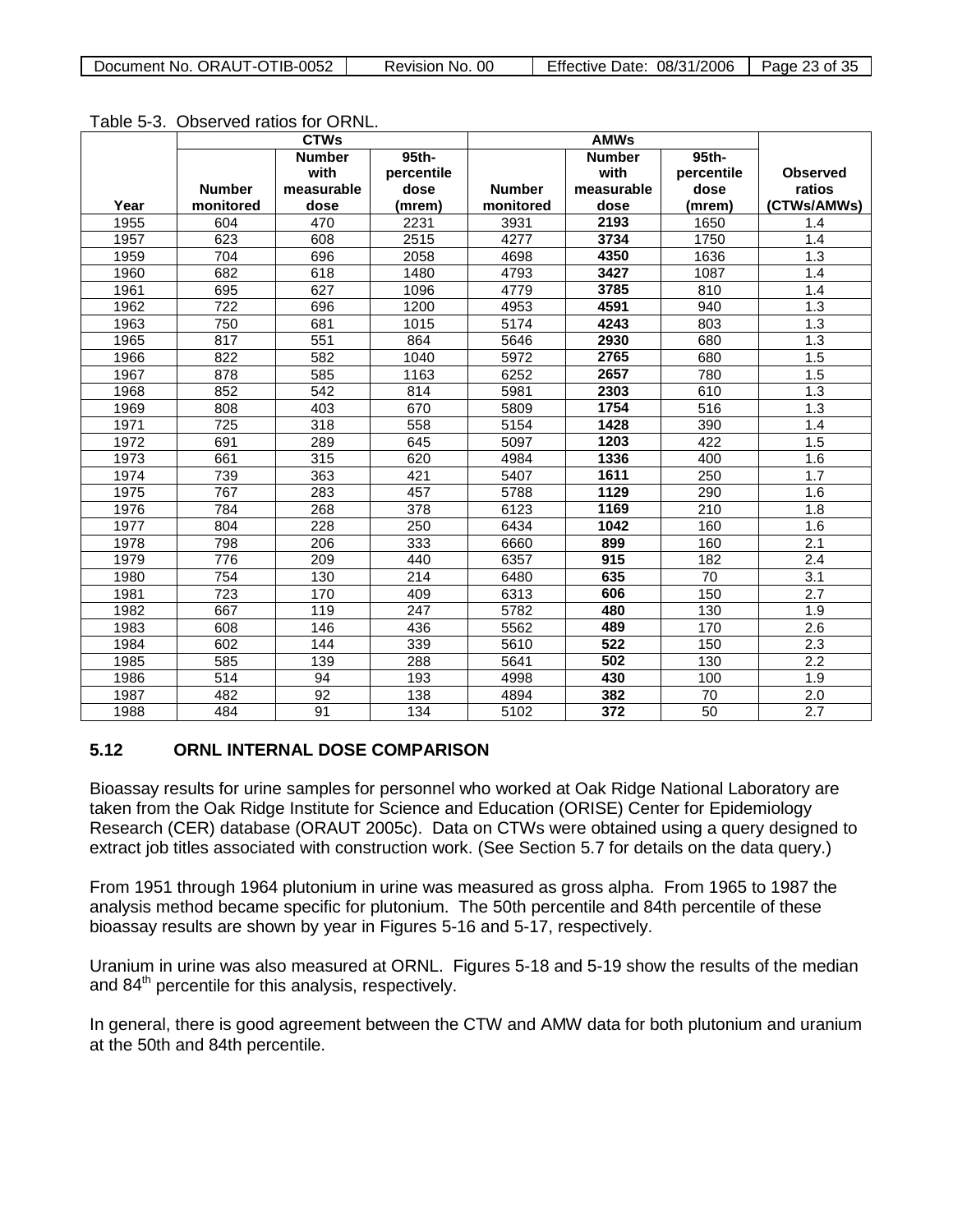

Figure 5-16. 50th-percentile plutonium in urine for ORNL.



Figure 5-17. 84th-percentile plutonium in urine for ORNL.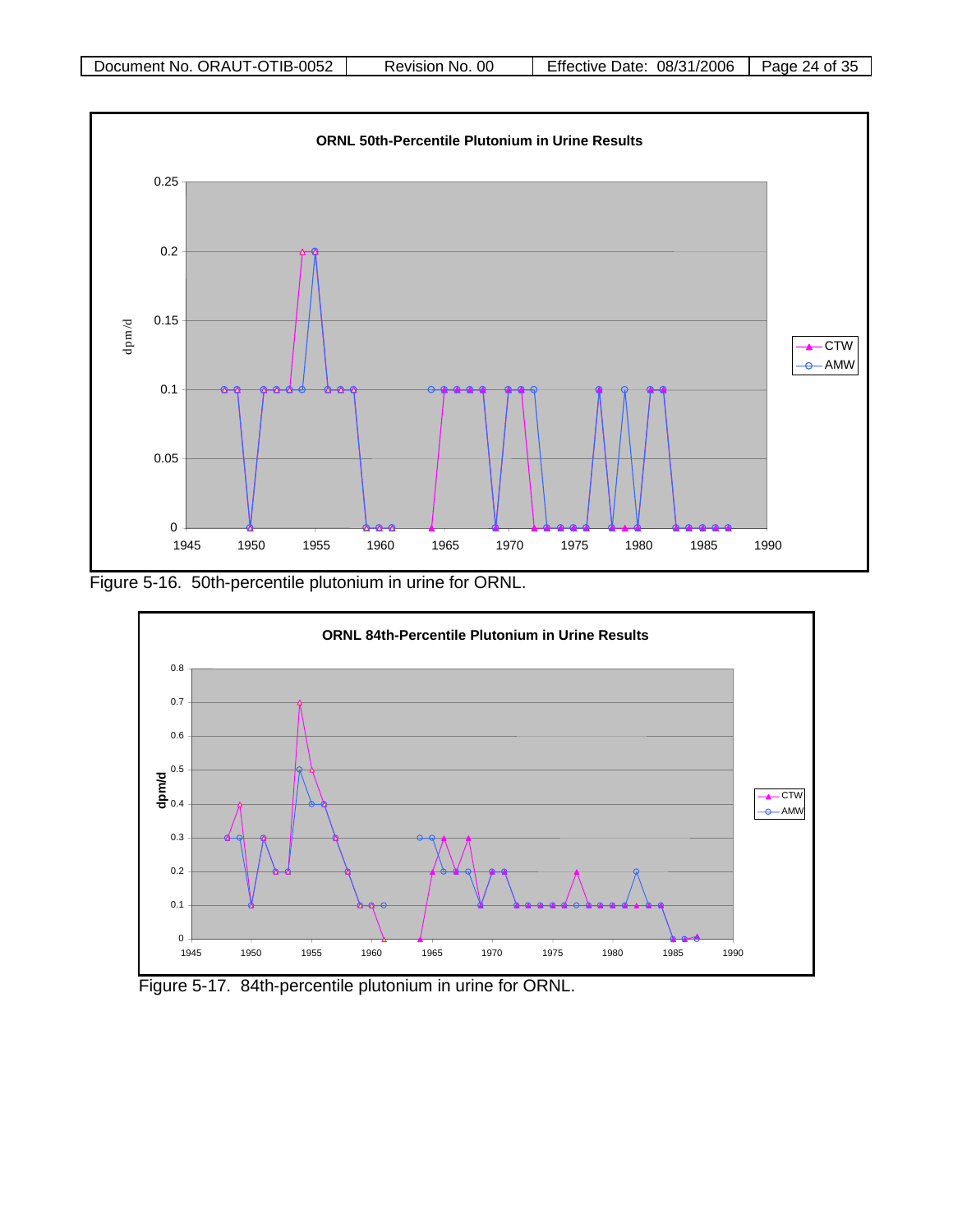

Figure 5-18. 50th-percentile uranium in urine for ORNL.



Figure 5-19. 84th-percentile uranium in urine for ORNL.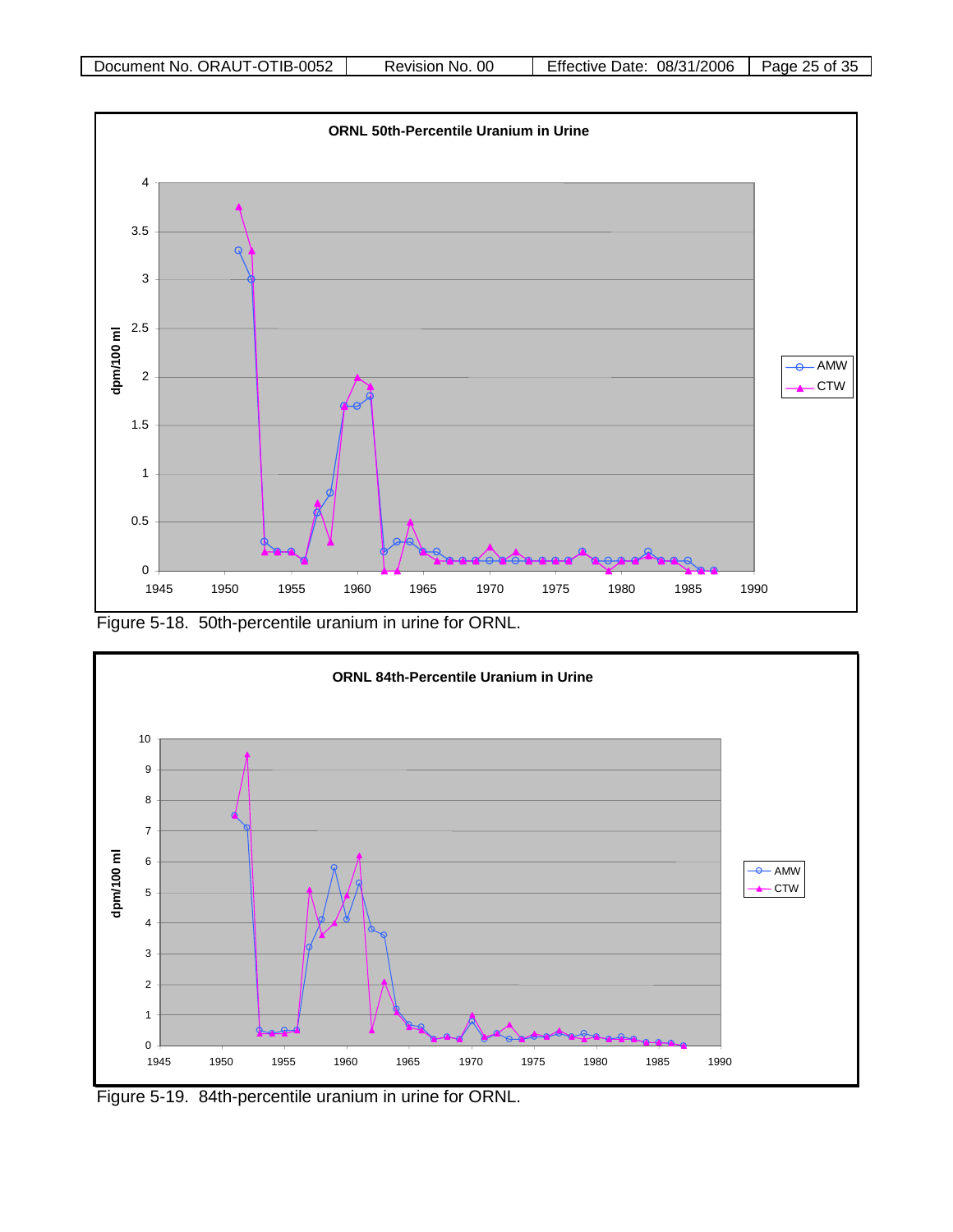| Document No. ORAUT-OTIB-0052 | No. 00<br>Revision | 08/31/2006<br>Date:<br>Effective | -35<br>26 of<br>Page |
|------------------------------|--------------------|----------------------------------|----------------------|

#### <span id="page-25-0"></span>**5.13 INL PENETRATING DOSE COMPARISON**

Penetrating doses for INL are presented in Figure 5-20 for the period beginning in 1974 and ending in 2005. Radiation exposure data prior to 1974 was not available. However, in "Occupational Radiation Exposure History of Idaho Field Office Operations at the INEL," John R. Horan and Julie B. Braun discuss construction worker exposures during the early period: "[Construction personnel] exposures were negligible during the first decade and were almost all below 0.5 rem/yr thereafter."



Figure 5-20. Mean value for penetrating dose for INL.

Table 5-4 lists the observed ratios that are greater than 1.2 for CTWs and AMWs at INL.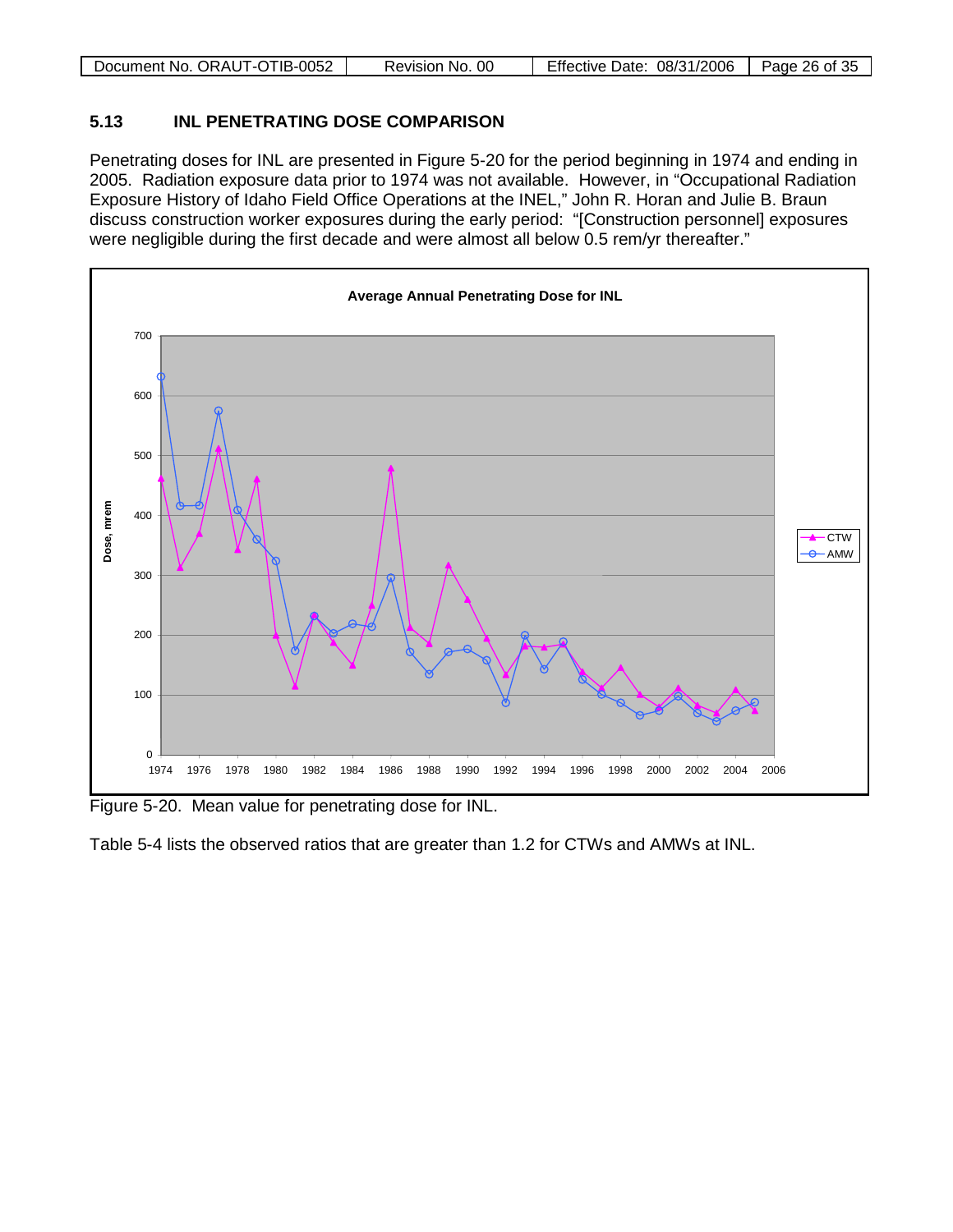|      |                            | <b>CTWs</b>                                 |                           | <b>AMWs</b>                |                                             |                           |                                          |
|------|----------------------------|---------------------------------------------|---------------------------|----------------------------|---------------------------------------------|---------------------------|------------------------------------------|
| Year | <b>Number</b><br>monitored | <b>Number</b><br>with<br>measurable<br>dose | Average<br>dose<br>(mrem) | <b>Number</b><br>monitored | <b>Number</b><br>with<br>measurable<br>dose | Average<br>dose<br>(mrem) | <b>Observed</b><br>ratios<br>(CTWs/AMWs) |
| 1979 | 953                        | 396                                         | 461                       | 5097                       | 2407                                        | 360                       | 1.3                                      |
| 1986 | 1321                       | 536                                         | 479                       | 5956                       | 1994                                        | 296                       | 1.6                                      |
| 1988 | 463                        | 311                                         | 186                       | 4813                       | 1751                                        | 135                       | 1.4                                      |
| 1989 | 416                        | 263                                         | 317                       | 5385                       | 1829                                        | 172                       | 1.8                                      |
| 1990 | 430                        | 223                                         | 260                       | 6033                       | 1960                                        | 177                       | 1.5                                      |
| 1992 | 427                        | 157                                         | 134                       | 5889                       | 1007                                        | 87                        | 1.5                                      |
| 1994 | 418                        | 211                                         | 180                       | 6006                       | 1659                                        | 143                       | 1.3                                      |
| 1998 | 384                        | 104                                         | 146                       | 5075                       | 743                                         | 87                        | 1.7                                      |
| 1999 | 565                        | 95                                          | 101                       | 8885                       | 729                                         | 66                        | 1.5                                      |
| 2003 | 422                        | 155                                         | 70                        | 4682                       | 1141                                        | 56                        | 1.3                                      |
| 2004 | 428                        | 186                                         | 109                       | 3853                       | 1471                                        | 74                        | 1.5                                      |

Table 5-4. Observed ratios for INL.

#### <span id="page-26-0"></span>**5.14 INL INTERNAL AND NON-PENETRATING DOSE COMPARISON**

Data for internal exposures for workers at the INL was not available. However, Horan and Braun's report briefly discusses non-penetrating and internal exposures, and indicates that they were traditionally negligible: "Non-penetrating radiation exposure to the skin from soft X-rays or Beta particles were also not included along with irradiation by internally deposited radionuclides since historically they have been extremely rare events and as a result a very minor contributor to the effective dose."

#### <span id="page-26-1"></span>**6.0 HANFORD SITE**

Hanford was the first facility to generate and separate special nuclear material for weapons production. As such, Hanford can be viewed as a type of R&D facility where chemical separation and reactor process were one-of-a-kind experimental prototypes. As the research/information base grew and new chemical processes were developed, contaminated facilities were retrofitted or replaced to accommodate the new processes. It is postulated that this practice was responsible for elevated doses to the CTWs. Consequently, adjustment factors are developed to augment the dose to the CTWs during specific time periods.

### <span id="page-26-2"></span>**6.1 HANFORD SITE PENETRATING DOSE COMPARISON**

The data were extracted from various sources including a scientific paper (Keene 1960), a series of annual reports based on AEC Form 190 (Heffelbower 1963–1970), a series of letter reports (Annual Radiation Exposure Summary to USAEC from the Manager, Radiation Protection, Hanford Laboratory), the annual summary reports of radiation exposures (see Summary Annual Reports in the References Section), the REMS database (DOE 2006), and a Hanford coworker study of external dose (ORAUT 2005e).

The data from Keene (1960) for the period from 1944 through1959 consists of the fourteen job categories that have the highest accumulated dose for that time period. Five of the job categories are assumed to represent CTWs. The number of workers, the average service in years, and the average dose is provided for each job category. From these data, average doses per year are calculated for CTWs and AMWs. Starting in 1960, reports generally present the annual dose in ranges (e.g.,  $0 - 1$ ) rem,  $1 - 2$  rem, etc.). In those instances, the value of the midpoint of each range was used to calculate the average dose.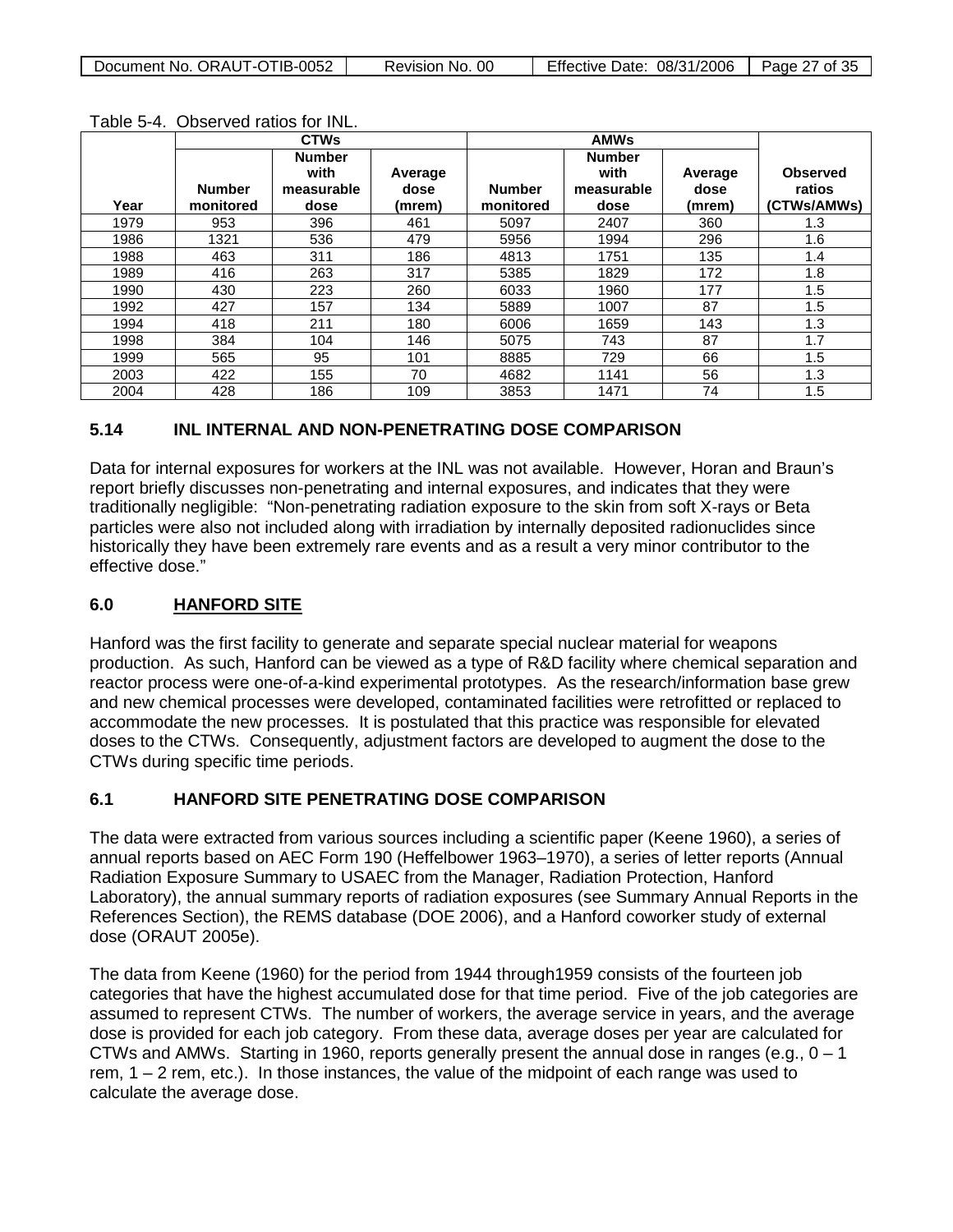| Document No. ORAUT-OTIB-0052 | Revision No. 00 | Effective Date: 08/31/2006   Page 28 of 35 |  |
|------------------------------|-----------------|--------------------------------------------|--|
|                              |                 |                                            |  |

For the period from 1991 through 2005 the doses for the CTWs and AMWs are determined using the REMS database. The annual collective penetrating dose is determined by subtracting the collective committed effective dose equivalent (if any) from the collective total effective dose equivalent (personmrem). The average penetrating dose is determined by dividing the annual dose by the number of workers with measured dose.

For the CTWs, the annual dose is determined by summing the annual doses for the REMS "Construction" and "Laborer" labor categories. The workers in the REMS "Laborers" category are segregated by the reporting organizations. The annual doses reported by the organizations that are not the M&O contractor are summed and added to the annual dose for the REMS "Construction" category. Doses in the range less than 100 mrem are not included. This eliminates most visitors and administrative personnel from the REMS data. The average annual dose for CTWs is determined by dividing the annual dose for the "Laborers" and the "Construction" categories by the number of workers in those categories with measurable dose.

For AMWs, the average annual dose is determined by summing the annual doses in the REMS "All" category (i.e., management, scientists, service, etc.) and dividing that sum by the sum of workers who had measured dose in the "All" category.

Penetrating doses for monitored CTWs and AMWs are shown in Figure 6-1. Table 6-1 lists the observed ratios that are greater than 1.2 for CTWs and AMWs at Hanford. As indicated in the graph and table, the doses for the CTWs and AMWs are comparable with two exceptions: the period from 1968 through 1981 and the period from 1985 through 1988. These time periods generally coincide with the increased work activity associated with the shut-down of the production reactors from 1968 through 1981 and the restart of the Purex Plant from 1985 through 1988. Due to the nature and time period for this work, it is unlikely that any unmonitored CTWs were involved. Therefore, these data points were not considered as representative and meaningful for the purposes of this OTIB.

#### <span id="page-27-0"></span>**6.2 HANFORD SITE INTERNAL DOSE COMPARISON**

An internal dosimetry coworker study that includes both CTWs and AMWs has been published for the Hanford site (ORAUT 2006). The database used to develop the coworker study had limited descriptive information for workers such that data for CTWs cannot be identified before 1965. For the period from 1965 through 1978, plutonium data for CTWs is identified by a company-field in the database. These data were processed in accordance with ORAUT 2006 to develop datasets for CTWs. For the period from 1965 through 1975, the datasets were analyzed annually as opposed to quarterly due to their small size. For the period from 1975 through 1978, the datasets were grouped and analyzed together. (See ORAUT 2006 for additional details.)

For the period from 1978 through 1989, the plutonium data for CTWs is very limited and appears to consist mainly of special samples following incidents. Where it was appropriate, duplicates and data for highly exposed individuals were removed since these data are not truly representative of CTWs as a group. However, no attempt was made to remove all special (follow-up) results. This approach in reviewing and qualifying the data recognized that small intakes were essentially a part of routine operations. As in ORAUT (2006), results with volumes less than 400 mL were not used in the statistics.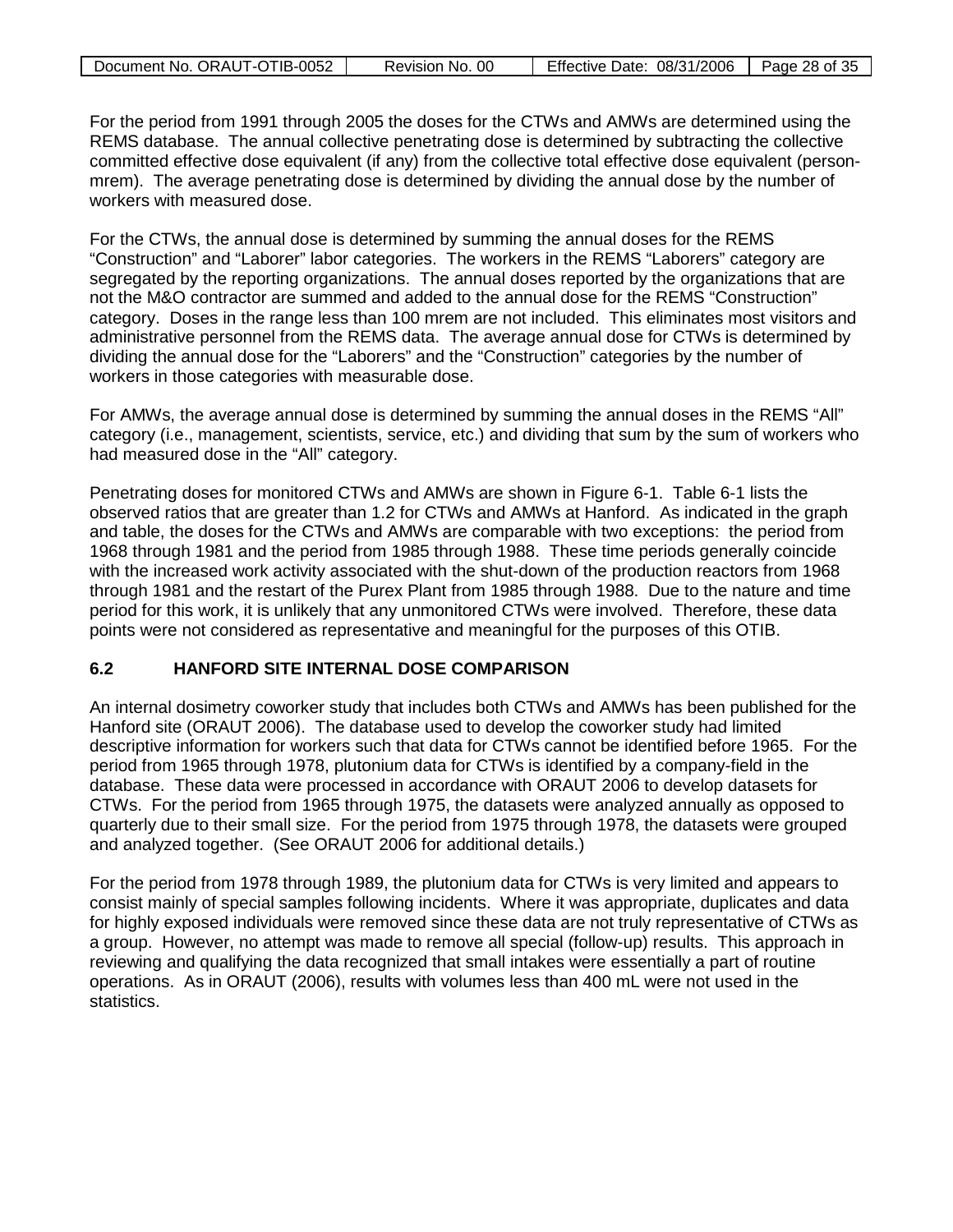

Figure 6-1. Average annual penetrating dose for Hanford.

The results were assumed to be lognormally distributed and were analyzed using the basic techniques for coworker studies described in ORAUT-OTIB-0019, *Analysis of Coworker Data for Internal Dose Assignment* (ORAUT 2005d). The resultant 50th- and 84th-percentile values were multiplied by 0.835 to convert total plutonium alpha to <sup>239</sup>Pu activity, assuming 10-yr-aged fuel-grade plutonium. This conversion was necessary to make the results directly comparable to the values in ORAUT (2006).

The Hanford data-forms included a field to enter the reason for the bioassay ("reason code"). Unfortunately, this field was not used consistently over the years in question. Nor was it reported in the Hanford coworker study. It appears that a high percentage of special bioassay samples may have biased the data for the years where the data for CTWs is higher than the data for AMWs. The maximum difference between the CTW data and the AMW data was about a factor of two, but, as is evident in Figures 6-2 and 6-3, the difference varied from year to year. It appears that applying a factor of two to the intake rates in the Hanford coworker study is favorable to construction worker claimants.

The results of the analysis and the data from ORAUT (2006) appear in Figures 6-2 and 6-3.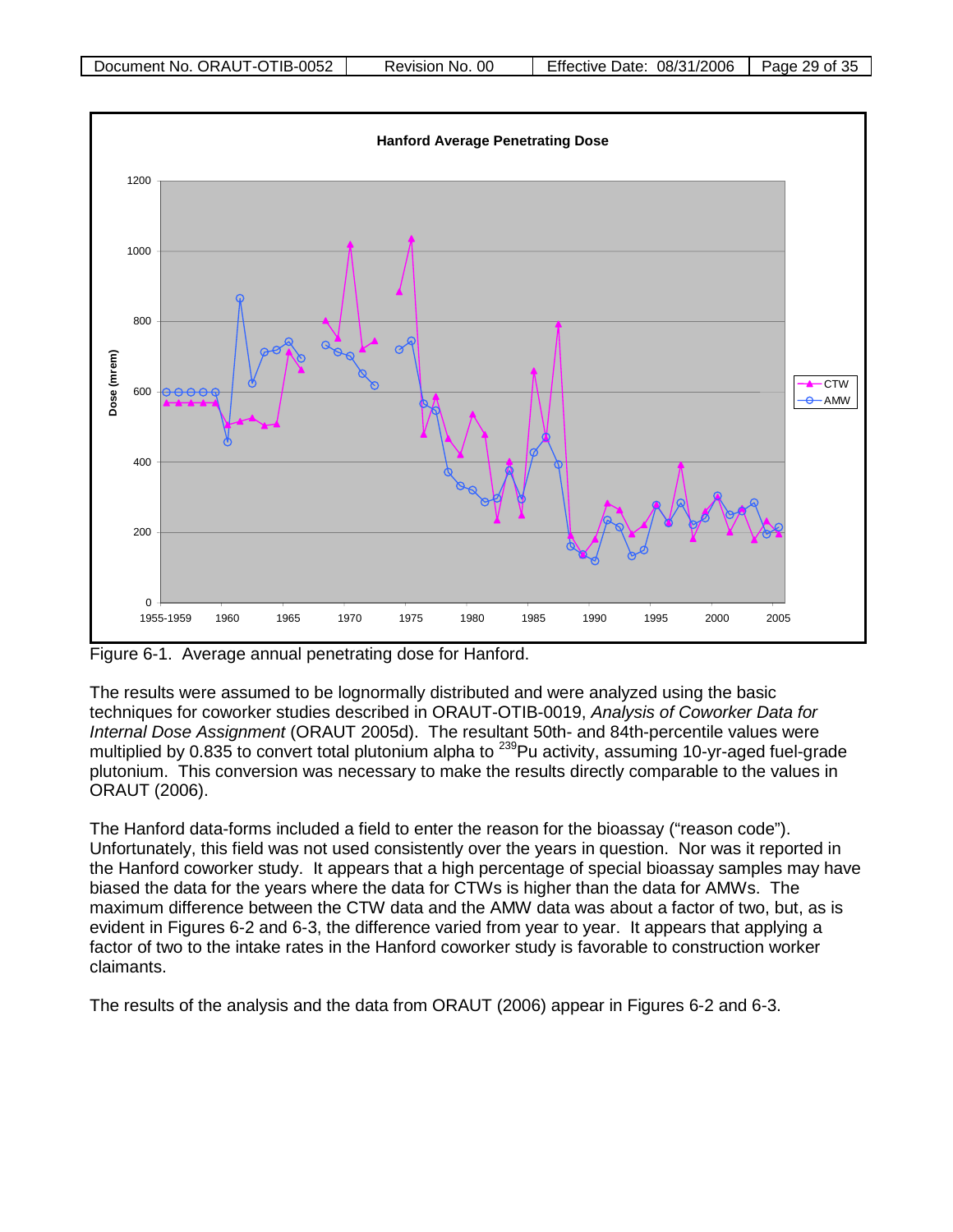| Document No.<br>ORAUT-OTIB-0052 | 00<br>Revision No. | Effective<br>08/31/2006<br>Date: | Page<br>: つに<br>30 of<br>ູ |
|---------------------------------|--------------------|----------------------------------|----------------------------|

|  |  |  |  | Table 6-1. Observed ratios and average penetrating dose for CTWs and AMWs at Hanford. |
|--|--|--|--|---------------------------------------------------------------------------------------|
|--|--|--|--|---------------------------------------------------------------------------------------|

|      | <b>CTWs</b>                |                                       |                           | <b>AMWs</b>                           |                           |                                       |
|------|----------------------------|---------------------------------------|---------------------------|---------------------------------------|---------------------------|---------------------------------------|
| Year | <b>Number</b><br>monitored | <b>Number with</b><br>measurable dose | Average<br>dose<br>(mrem) | <b>Number with</b><br>measurable dose | Average<br>dose<br>(mrem) | <b>Observed ratios</b><br>(CTWs/AMWs) |
| 1970 | 1.365                      | 1.158                                 | 1.020                     | 10.053                                | 702                       | 1.5                                   |
| 1975 | 408                        | 402                                   | 1,036                     | 3,578                                 | 745                       | 1.4                                   |
| 1978 | 1,917                      | 1.864                                 | 467                       | 6,882                                 | 372                       | 1.3                                   |
| 1979 | 1.915                      | 1.770                                 | 422                       | 7,517                                 | 332                       | 1.3                                   |
| 1980 | 1,585                      | 1.437                                 | 537                       | 6,917                                 | 320                       | 1.7                                   |
| 1981 | 1,542                      | 1.386                                 | 479                       | 7,182                                 | 286                       | 1.7                                   |
| 1985 | 1,642                      | 808                                   | 660                       | 5,954                                 | 427                       | 1.5                                   |
| 1987 | 1,804                      | 1,225                                 | 793                       | 6,697                                 | 393                       | 2.0                                   |
| 1990 | 934                        | 428                                   | 181                       | 3,753                                 | 119                       | 1.5                                   |
| 1993 | 1.351                      | 556                                   | 196                       | 3,147                                 | 133                       | 1.5                                   |
| 1994 | 1,696                      | 567                                   | 222                       | 3,166                                 | 150                       | 1.5                                   |
| 1997 | 1,022                      | 366                                   | 393                       | 2,058                                 | 284                       | 1.4                                   |

1960-1973 from various Hanford letter reports

1975-1990 from DOE annual dose reports

1991-2005 from the DOE REMS database



Figure 6-2. 50th-percentile for Pu-239 in urine for Hanford.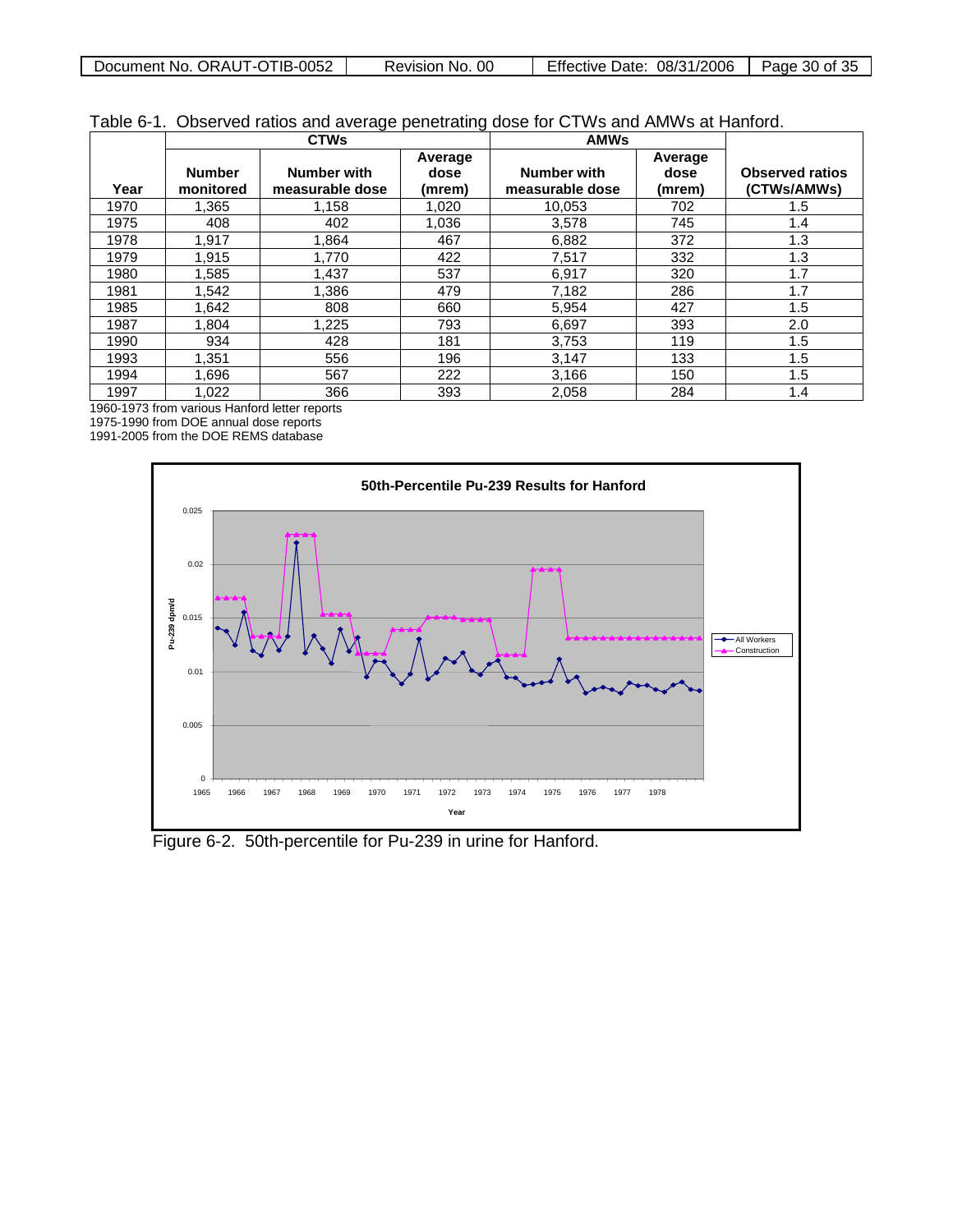

Figure 6-3. 84th-percentile for Pu-239 in urine for Hanford.

#### <span id="page-30-0"></span>**7.0 CONCLUSIONS**

Comparisons between the doses received by CTWs and AMWs have shown that, with some exceptions and conditions, the dose received by the monitored CTWs was usually bounded by the dose received by AMWs on the same site.

This relationship between the doses received by CTWs and AMWs can be combined with the premise that the nature of the construction work (e.g., carpentry, masonry, pipe-fitting, etc.) performed by unmonitored CTWs was not significantly different (from a radiation protection perspective) than the construction work activity performed by monitored CTWs. Doses to monitored CTWs can therefore serve as an acceptable surrogate for doses to unmonitored CTWs.

An analysis of the specific DOE sites identified specific years that CTWs doses exceeded AMWs doses. To address these instances, an adjustment factor is needed.

### <span id="page-30-1"></span>**7.1 PRESCRIBED EXTERNAL ADJUSTMENT FACTOR FOR ALL DOE FACILITIES**

Due to limitations on the availability and specificity of CTW and AMW data from other DOE sites, this OTIB presents a limited analysis and comparison of CTW and AMW data. In order to reconcile this limited data analysis with the site-specific comparisons that indicate that external doses to CTWs occasionally exceeded doses to AMWs, a prescribed adjustment factor is needed for dose reconstructions for unmonitored CTWs.

The prescribed external dose adjustment factor was based on consideration of the relative magnitude and trend in CTW and AMW doses shown in Figure 5-1, specifically: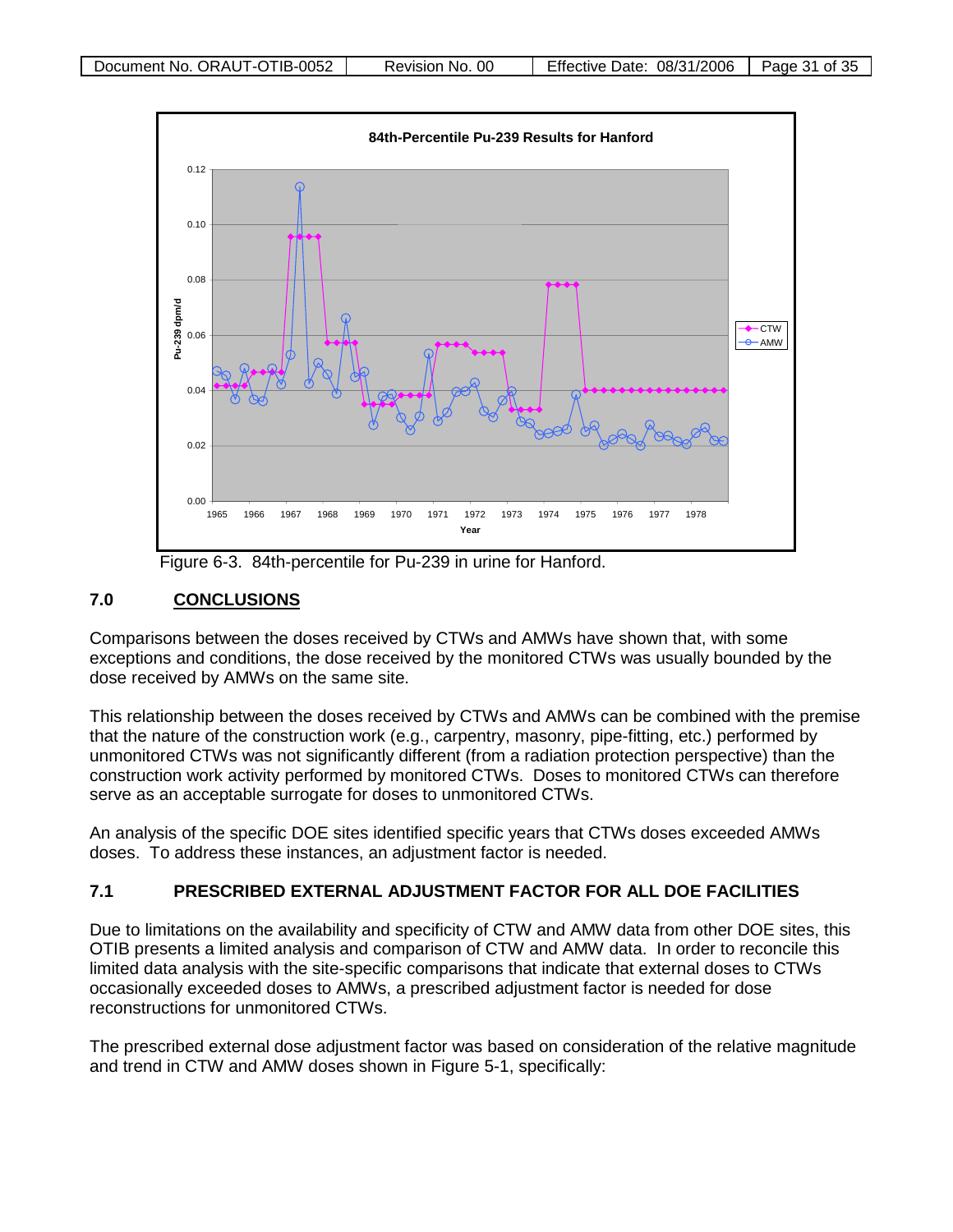- CTW doses occasionally exceeded AMW doses during the late 1980s and 1990s. However, this reflects work within the DOE complex when radiation protection programs were well established and nearly all potentially exposed workers were monitored. Furthermore, these occasional exceedances have been identified as artifacts caused by a large number of AMWs with no measurable dose.
- CTW doses were significantly lower than AMW doses for an extended period that started in 1961. This indicates that the adjustment factor should be based on instances where CTW doses exceeded AMW doses prior to 1961.
- The values for pre-1961 adjustment factors range from 1.3 to 1.4.
- The maximum value of 1.4 was selected as the prescribed favorable to claimant external dose adjustment factor (i.e., dose multiplier) for all DOE facilities for all years.

#### <span id="page-31-0"></span>**8.0 LIMITATIONS AND APPLICATIONS**

#### <span id="page-31-1"></span>**8.1 LIMITATIONS**

The application of the conclusions and adjustment factors derived in this document are limited to dose reconstructions for unmonitored construction workers at sites with applicable coworker data or an acceptable method for dose reconstruction for unmonitored workers.

#### <span id="page-31-2"></span>**8.2 GUIDANCE ON THE DETERMINATION OF PENETRATING DOSE FOR UNMONITORED CTWS**

Use the guidance in ORAUT-OTIB-0020 to assign a penetrating dose that is favorable to unmonitored CTWs. Apply an adjustment factor of 1.4 to the appropriate percentile of the measured coworker data for the site, plus the assigned coworker missed dose, to determine the total assigned penetrating dose that is favorable to unmonitored CTWs.

For non-prime CTWs, the dose reconstruction method should use applicable coworker doses and the adjustment factor. For any prime CTWs that have unmonitored periods where they should have been monitored, the dose reconstruction method should use coworker doses with the adjustment factor of 1.4.

#### <span id="page-31-3"></span>**8.3 GUIDANCE ON THE DETERMINATION OF NON-PENETRATING DOSE FOR UNMONITORED CTWS**

Based on the comparison from SRS and Rocky Flats, the annual non-penetrating doses in the other coworker studies may be used to assign annual non-penetrating dose to those CTWs whose dose history is either unavailable or incomplete.

Due to a lack of data, it was not possible to provide a comparison of non-penetrating doses from Hanford. Dose reconstructors should not apply any adjustment factors for non-penetrating dose.

#### <span id="page-31-4"></span>**8.4 GUIDANCE ON THE DETERMINATION OF INTERNAL DOSE**

For Hanford dose reconstructions covered by this OTIB, the intake rates in the Hanford coworker document should be multiplied by a factor of two.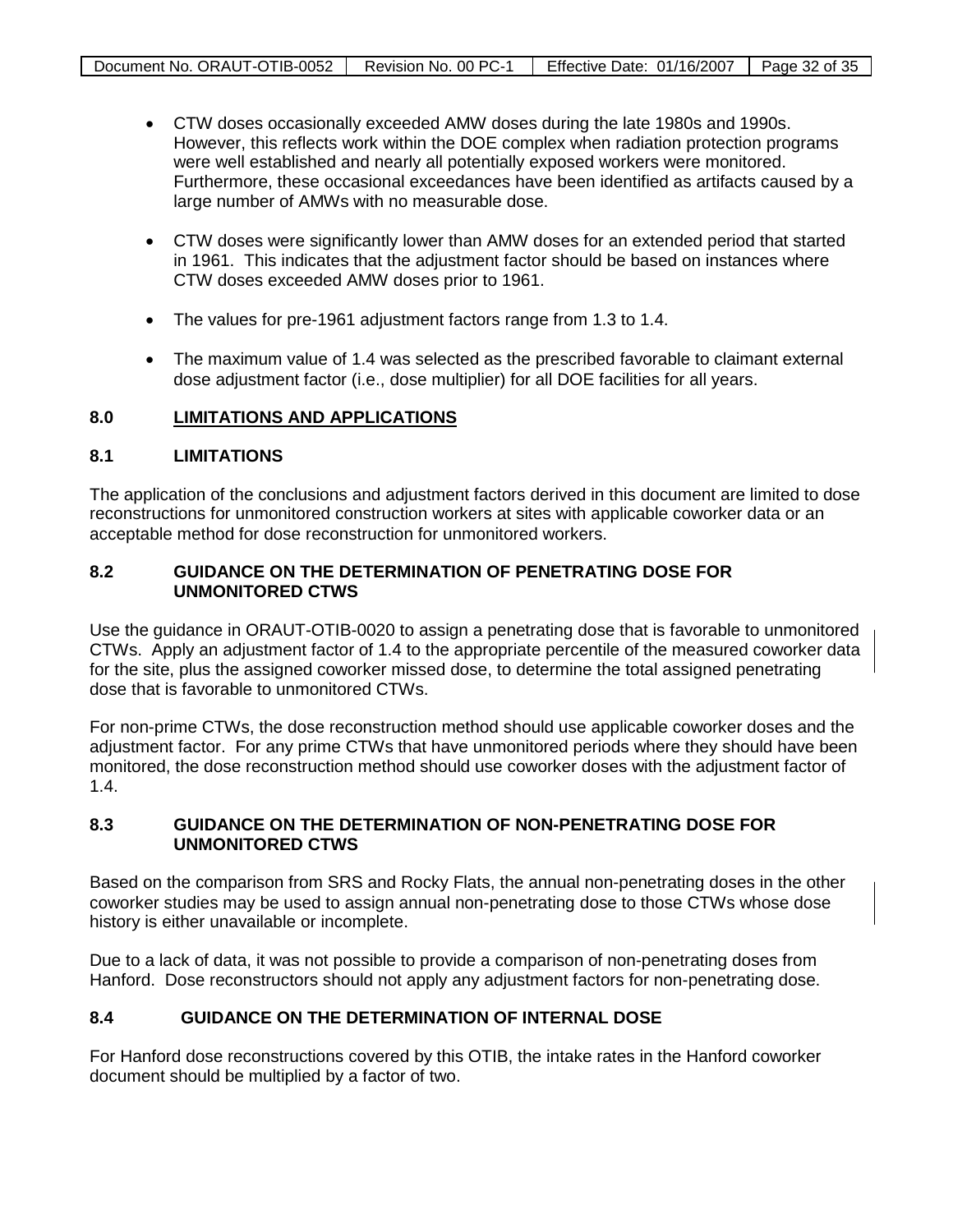If coworker studies are available for other sites, assign a lognormal distribution with the dose equal to the 50th-percentile dose and assign the associated GSD to account for the possible variation in actual dose. The minimum value assigned to the GSD of a coworker data set is 3.

#### <span id="page-32-0"></span>**8.5 GUIDANCE ON THE DETERMINATION OF OCCUPATIONAL MEDICAL DOSE**

Dose reconstructors should review the claim file for X-ray records.

- 1. If there are X-ray records in the file, the dose reconstructor should use the Technical Basis Document (TBD) for the site where the worker performed the work to assign X-ray dose. For example, a worker who worked for Atkinson/Jones at Hanford could have X-ray records in his/her file. The X-ray dose should be assigned from the Hanford TBD organ dose tables.
- 2. For sites where "X-ray records do not exist" is indicated and there are in fact no-X-ray records in the file or for sites that are not currently including X-ray records, such as Y-12 and INL, the dose reconstructor should use the TBD for the site where the worker performed the work to assign the frequency or X-ray procedures that are clearly not a result of work-related injury. However, since these procedures may have been performed off-site, the assigned organ doses should come from *Dose Reconstruction from Occupationally Related Diagnostic X-Ray Procedures* (ORAUT 2005f). All X-ray procedures in this category should be assumed to be standard X-rays (not PFG) since PFG was an X-ray technique suitable to screening large groups of people at one time. Assuming the X-rays were performed off-site at a local clinic or hospital, it is unlikely that this screening occurred en masse with PFG.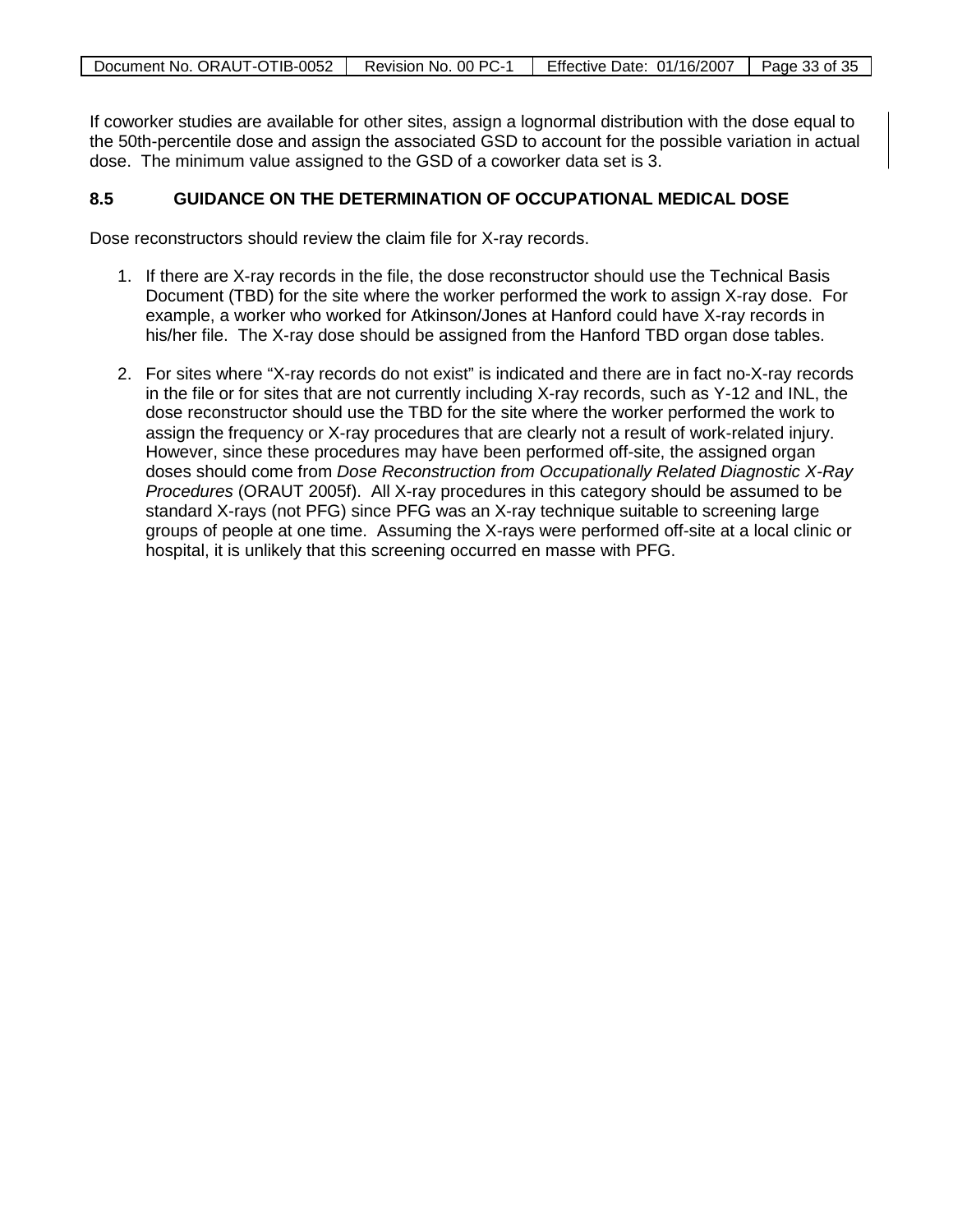| Document No. ORAUT-OTIB-0052 | Revision No. 00 | Effective Date: $08/31/2006$   Page 34 of 35 |  |
|------------------------------|-----------------|----------------------------------------------|--|

#### <span id="page-33-0"></span>**REFERENCES**

#### **Cited References**

- DOE (U.S. Department of Energy), 2006, "The United States Department of Energy's Web Page for Information on Radiation Exposure Monitoring Systems." http://www.eh.doe.gov/rems/, accessed 1986-2005.
- Heffelbower, D. E., 1963–1970, collection of untitled letters to deliver AEC Forms 190 and 191, Mason & Hanger-Silas Mason Company, Burlington, Iowa. [SRDB Ref ID: 828]
- Horan, J. R. and J. B. Braun, 1993, *Occupational Radiation Exposure History of Idaho Field Office Operations at the INEL*, EGG-CS-11143, EG&G Idaho, Idaho National Engineering Laboratory, Idaho Falls, Idaho, October. [SRDB Ref ID: 1023]
- Keene, A. R., 1960, *Analysis of the Distribution of Externally Received Radiation at Hanford, 1944- 1959,* HW-SA-1933, General Electric Company, Richland, Washington.
- NRC (National Research Council), 1989, *Film Badge Dosimetry in Atmospheric Nuclear Tests*, National Academy of Sciences, National Academy Press, Washington D.C. [SRDB Ref ID: 15199]
- ORAUT (Oak Ridge Associated Universities Team), 2005a, *Technical Basis Document for the Rocky Flats Plant – Occupational Internal Dose*, ORAUT-TKBS-0011-5, Rev. 00, Oak Ridge, Tennessee, January 12.
- ORAUT (Oak Ridge Associated Universities Team), 2005b, *Technical Basis Document for the Oak Ridge National Laboratory – Occupational Internal Dose*, ORAUT-TKBS-0012-5, Rev. 00, Oak Ridge, Tennessee, June 29.
- ORAUT (Oak Ridge Associated Universities Team), 2005c, *Analysis of Coworker Data for Internal Dose Assignment*, ORAUT-OTIB-0019, Rev. 01, Oak Ridge, Tennessee, October 7.
- ORAUT (Oak Ridge Associated Universities Team), 2005d, *Savannah River Site*, ORAUT-TKBS-0003, Rev. 03, Oak Ridge, Tennessee, April 5.
- ORAUT (Oak Ridge Associated Universities Team), 2005e, *Use of Coworker Dosimetry Data for Hanford,* ORAUT-OTIB-0030, Rev. 00, Oak Ridge, Tennessee, March 23.
- ORAUT (Oak Ridge Associated Universities Team), 2005f, *Dose Reconstruction from Occupationally Related Diagnostic X-Ray Procedures,* ORAUT-OTIB-0006, Rev. 03, Oak Ridge, Tennessee, December 12.
- ORAUT (Oak Ridge Associated Universities Team), 2006, *Internal Dosimetry Coworker Data for the Hanford Site*, ORAUT-OTIB-0039, Rev. 00 PC-1, Oak Ridge, Tennessee, January 6.
- Watkins, J. P., D. L. Cragle, E. L. Frome, J. L. Reagan, C. W. West, D. J. Crawford-Brown, and W. G. Tankersley, 1997, "Collection, Validation, and Treatment of Data for a Mortality Study of Nuclear Industry Workers," *Applied Occupational and Environmental Hygiene*, volume 12, number 3, pp. 195–205.